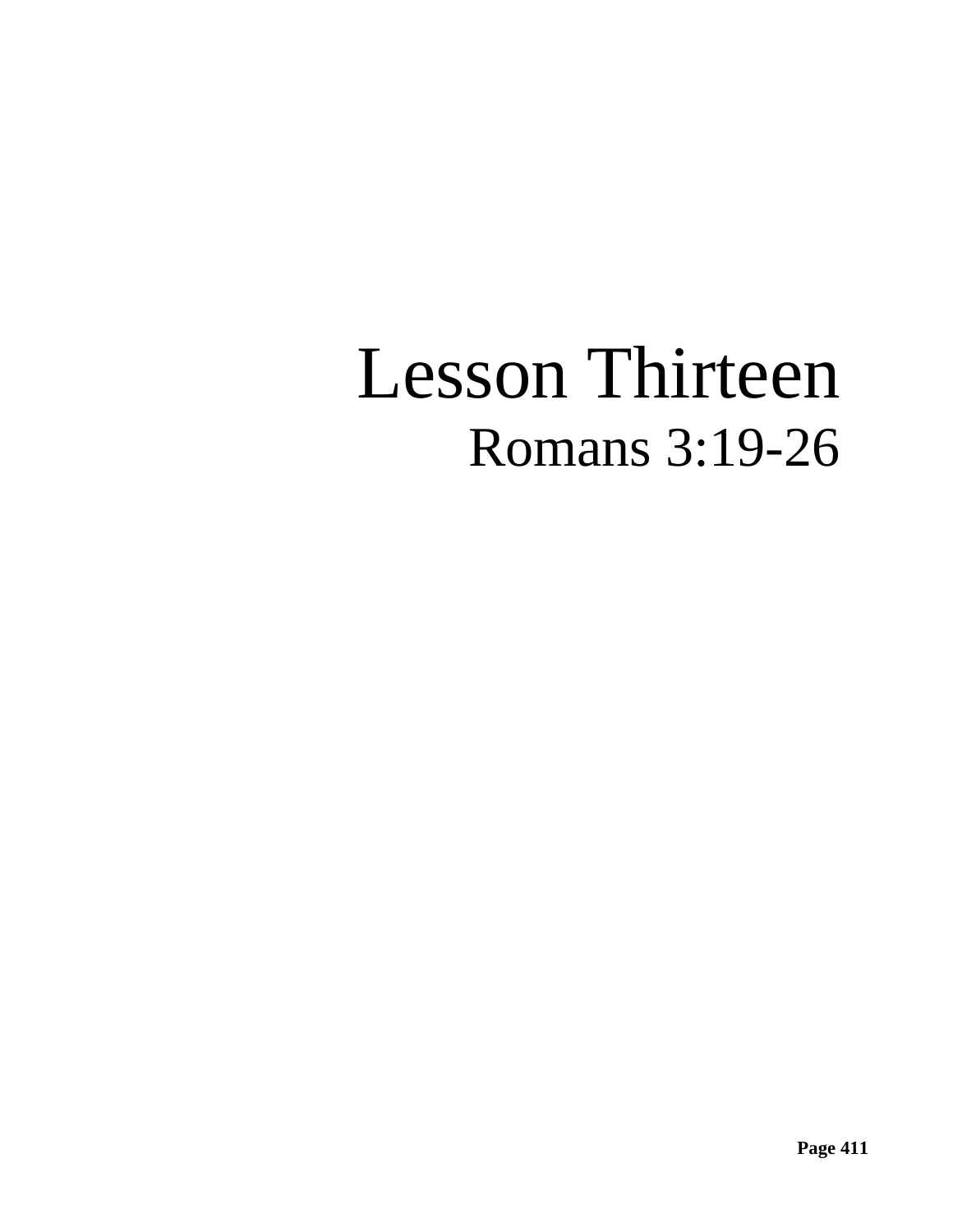**Romans 3:19-26 Greek / English Interlinear**

> 19) **Ο**ίδαμεν δέ ότι όσα ο νόμος λέγει, τοις εν τω νόμω We know now that whatever the law says, to the ones in the law

**λαλεῖ, ἵνα πα̂ν στόμα φραγῆ, καὶ ὑπόδικος** it speaks, in order that every mouth might be stopped, and under judgment

**γένηται πάς ο κόσμος τώ Θεώ·** might become all the world the to God;

20) διότι έξ έργων νόμου οὐ δικαιωθήσεται πασα σαρξ because out of works of law not shall be justified all flesh

ένώπιον αὐτοῦ<sup>.</sup> διὰ γὰρ νόμου ἐπίγνωσις ἁμαρτίας. before Him; through for law full-knowledge of sin.

21) *vuvi* δέ χωρίς νόμου δικαιοσύνη Θεοῦ πεφανέρωται, now but apart from law righteousness of God has been manifested,

μαρτυρουμένη ύπὸ τοῦ νόμου καὶ τῶν προφητῶν· being witnessed by the law and the prophets;

**22) dikaiosuvnh de; Qeou` dia; pivstew" jIhsou` Cristou` eij" pavnta"**  righteousness and of God through faith of Jesus Christ toward all

**[kai** επί πάντας] τούς πιστεύοντας· οὐ γάρ εστι(ν) διαστολή· [and upon all ] the ones believing; not for there is difference;

|     |  | 23) πάντες γάρ ήμαρτον και υστερουνται της δόξης του Θεου, |  |  |
|-----|--|------------------------------------------------------------|--|--|
| all |  | for sinned and come short the of glory the of God,         |  |  |

**Lesson Thirteen Romans 3:19-26 Greek / English Interlinear Page 412**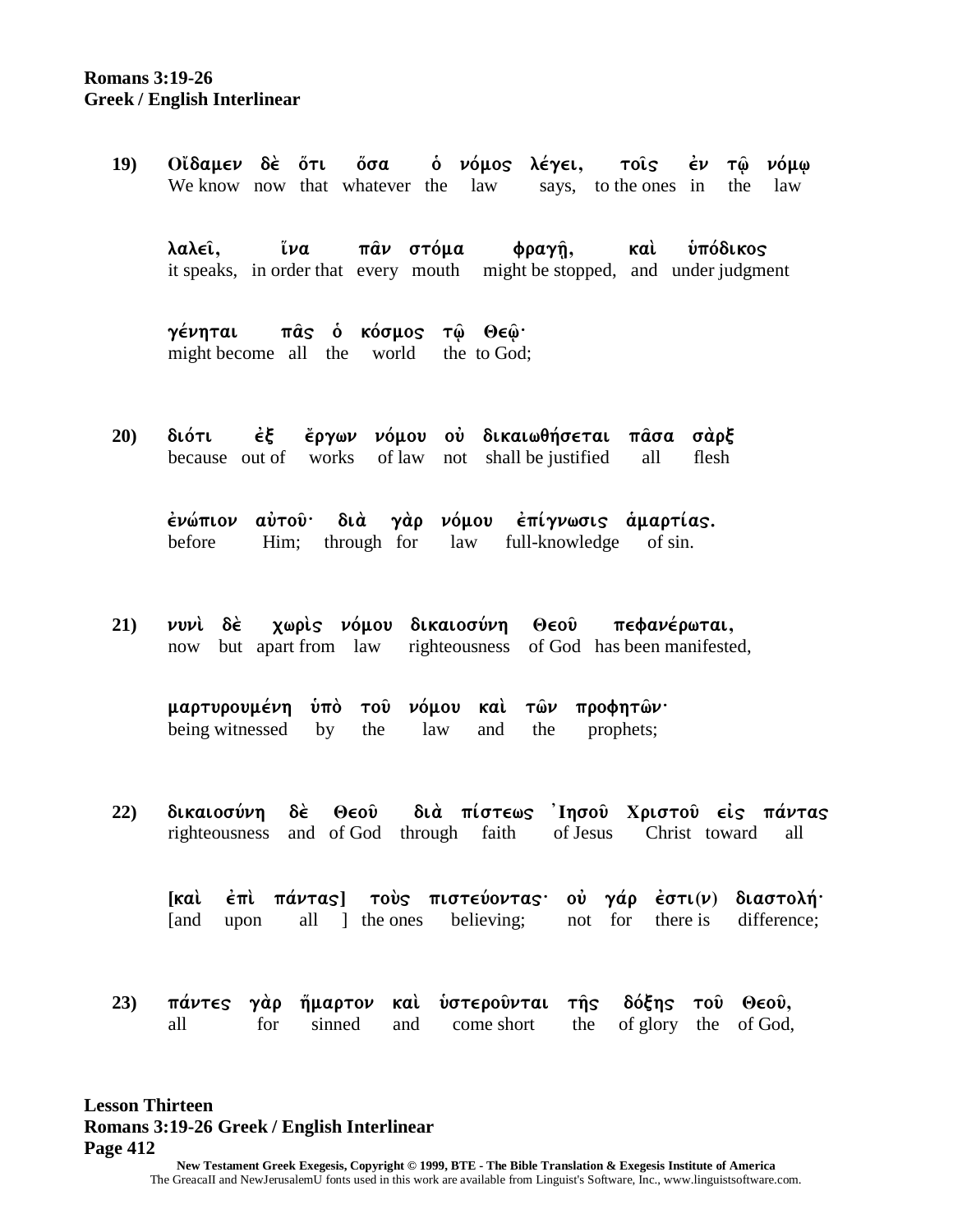| 24) | δικαιούμενοι<br>being justified                                                                         | δωρεὰν<br>τῆ αὐτοῦ<br>freely<br>the                        | χάριτι<br>of Him by grace through      | διά<br>τῆς<br>the                                                  |                  |  |  |
|-----|---------------------------------------------------------------------------------------------------------|------------------------------------------------------------|----------------------------------------|--------------------------------------------------------------------|------------------|--|--|
|     | ἀπολυτρώσεως τῆς ἐν<br>redemption                                                                       | the one<br>in                                              | ' Ἰησοῦ·<br>Χριστῷ<br>Christ<br>Jesus; |                                                                    |                  |  |  |
| 25) | προέθετο<br>ồν<br>displayed<br>whom                                                                     | God<br>the                                                 | propitiation, through the              | ό Θεός ίλαστήριον, διά της πίστεως, έν τώ<br>faith,                | the<br>in        |  |  |
|     | αὐτοῦ<br>of Him<br>blood,                                                                               | αἵματι, εἰς ἔνδειξιν τῆς δικαιοσύνης αὐτοῦ,<br>for<br>show |                                        | the of righteousness of Him, on account of                         | διά              |  |  |
|     | πάρεσιν τῶν<br>προγεγονότων άμαρτημάτων,<br>⊤ὴν<br>the passing over the having happened before<br>sins, |                                                            |                                        |                                                                    |                  |  |  |
| 26) | έν τῆ<br>the<br>in                                                                                      | tolerance the of God;                                      | the<br>to                              | άνοχη του Θεου πρός την ένδειξιν της δικαιοσύνης<br>showing<br>the | of righteousness |  |  |

**aujtou` ejn tw`/ nu`n kairw`/, eij" to; ei\nai aujto;n divkaion kai;**  of Him in the now time, for the to be Him just and

 $\delta$ ικαιούντα τον έκ πίστεως Ίησου. justifying the one out of faith of Jesus.

> **Lesson Thirteen Romans 3:19-26 Greek / English Interlinear Page 413**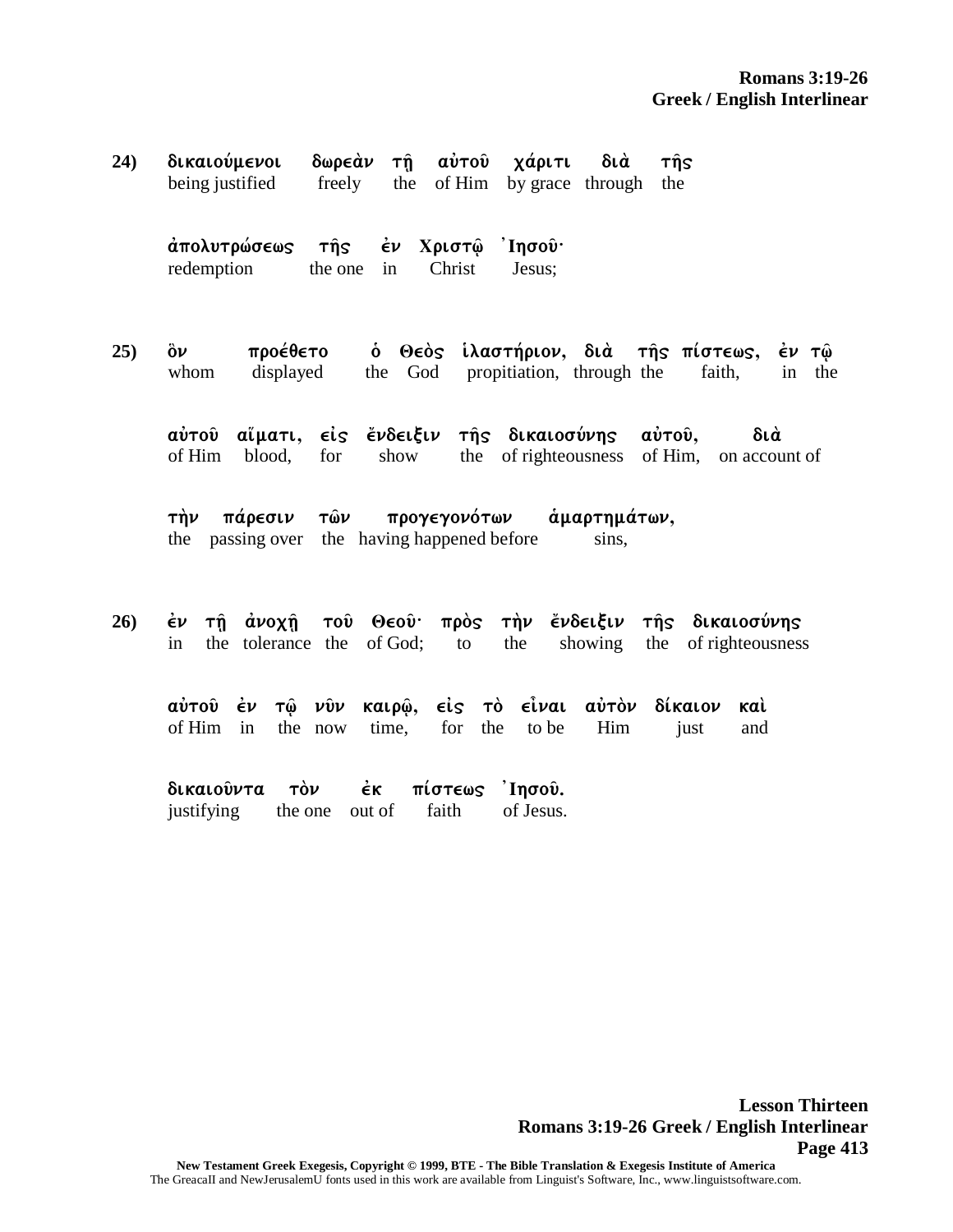### **Romans 3:19-26 Word Association Diagram**

**Verse 19 Line 1127:** (1238) **Oi[damen** Ť **Line 1128:** (1239) δε **Line 1129:**  $(1240)$   $\overset{\circ}{0}\overset{\bullet}{\mathbf{T}}\mathbf{L}$ **Line 1130:** (1241)  $\delta \sigma \alpha$ **Line 1131:** (1242)  $\dot{\mathbf{0}}$ **Line 1132:** (1243)  $\nu$  **(1243)**  $\nu$  (1243) **Line 1133:** (1244) λέγει, **Line 1134:** (1245) **toi`" Line 1135:**  $(1246) \, \dot{\epsilon} \nu$ **Line 1136:**  $(1247) \tau \hat{\omega}$ **Line 1137:**  $\left| \begin{array}{ccc} | & | & | \end{array} \right|$  (1248)  $\nu \phi \mu \omega$ **Line 1138:** (1249) **lalei`,** T **Line 1139:**  $(1250) \tilde{i} \nu a$ **Line 1140:**  $(1251) \pi \hat{a} \nu$ **Line 1141:** (1252) στόμα **Line 1142:**  $(1253) \hat{\phi} \rho a \gamma \hat{\eta}$ , **Line 1143:** (1254) **kai Line 1144:** (1255) ὑπόδικος  $\pmb{\uparrow}$ **Line 1145:** (1256) γένηται **Line 1146:** (1257)  $\pi \hat{a} s$ **Line 1147:**  $(1258)$  **o Line 1148:** (1259) **κόσμος Line 1149:**  $(1260) \tau \hat{\omega}$ **Line 1150:**  $(1261) \Theta \epsilon \hat{\omega}$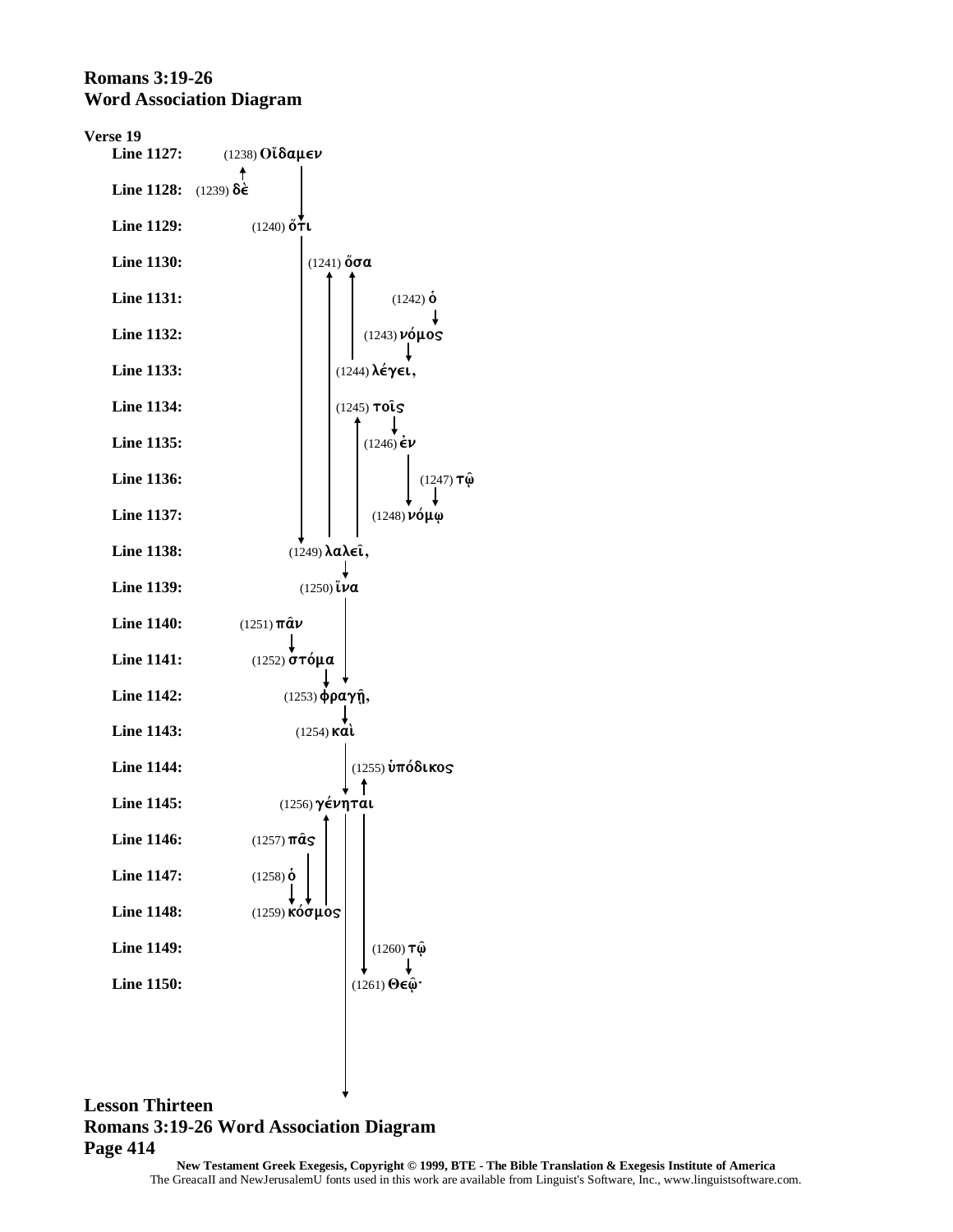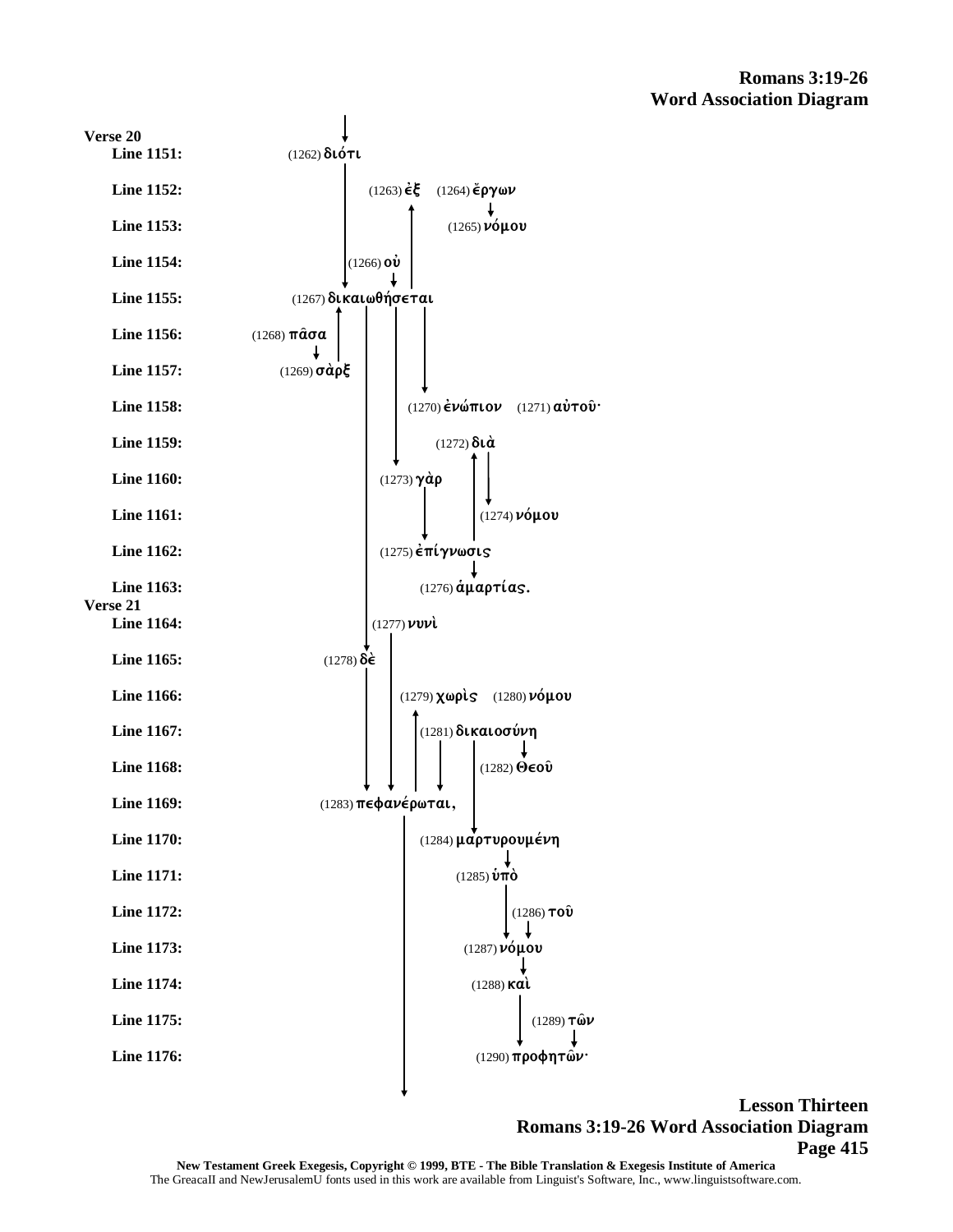### **Romans 3:19-26 Word Association Diagram**

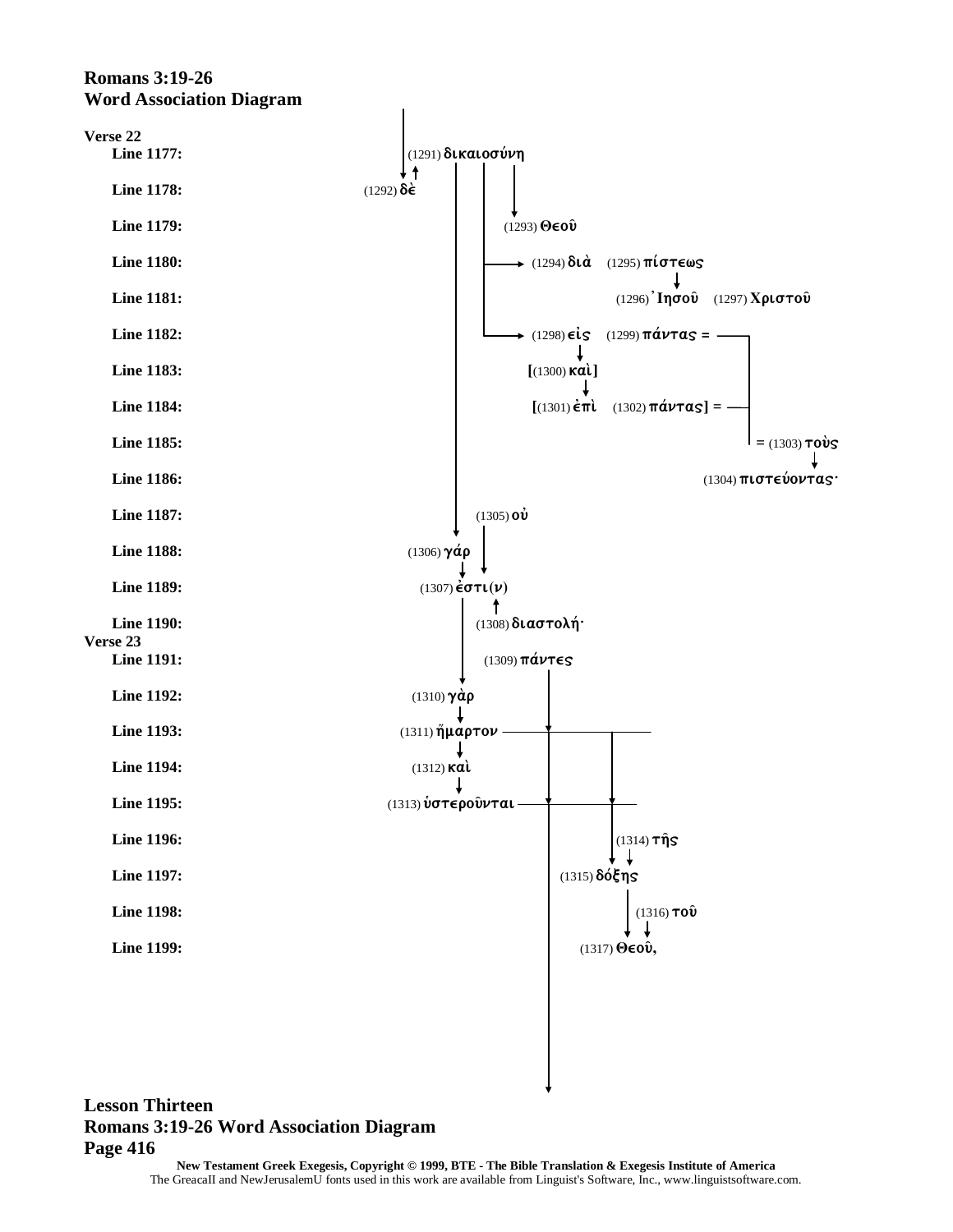

**Page 417**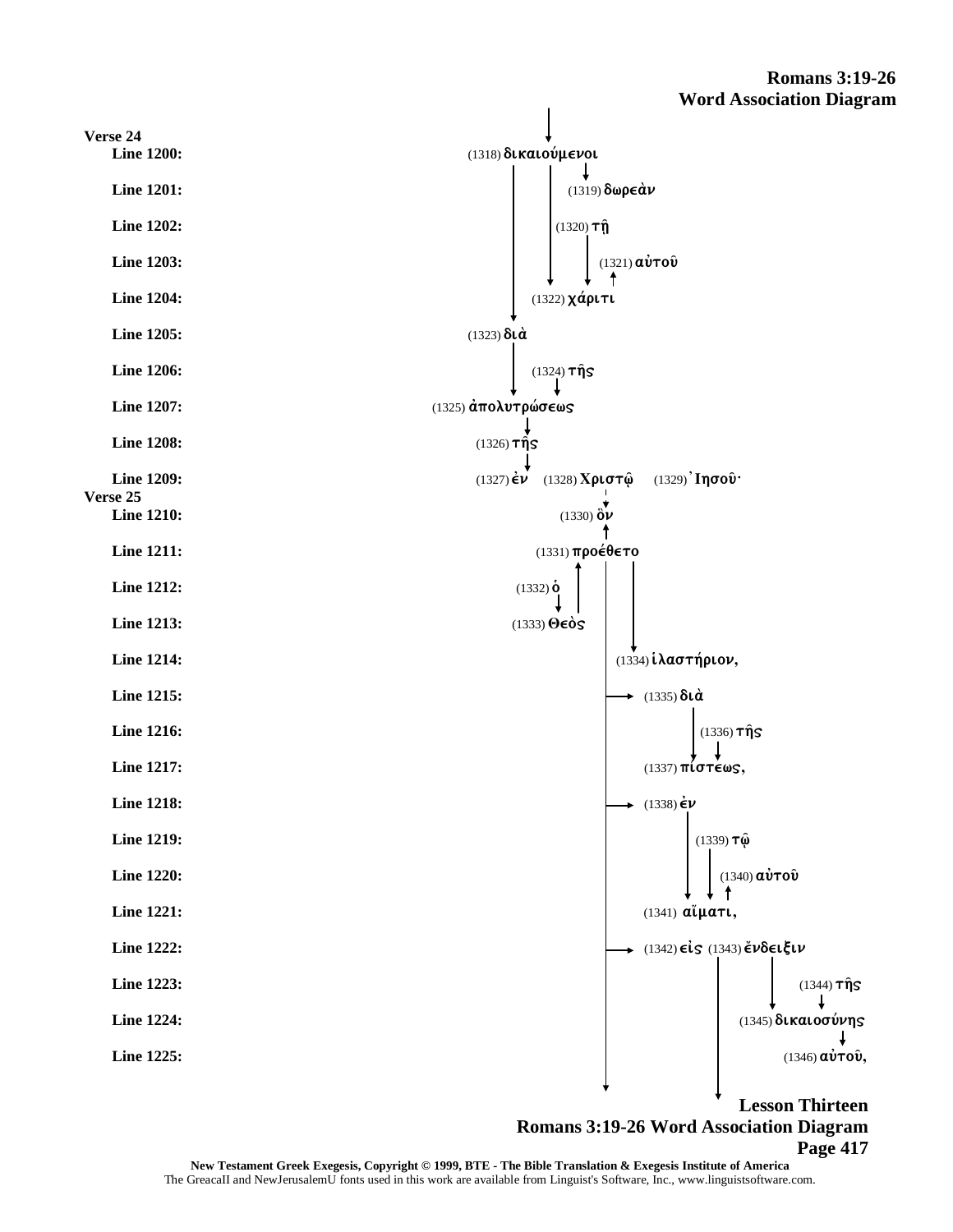### **Romans 3:19-26 Word Association Diagram**

| Verse 25 (continued)<br><b>Line 1226:</b>   |  |  |
|---------------------------------------------|--|--|
| Line 1227:                                  |  |  |
| <b>Line 1228:</b>                           |  |  |
| <b>Line 1229:</b>                           |  |  |
| <b>Line 1230:</b>                           |  |  |
| <b>Line 1231:</b><br>Verse 26<br>Line 1232: |  |  |
| Line 1233:                                  |  |  |
| <b>Line 1234:</b>                           |  |  |
| Line 1235:                                  |  |  |
| <b>Line 1236:</b>                           |  |  |
| Line 1237:                                  |  |  |
| <b>Line 1238:</b>                           |  |  |
| <b>Line 1239:</b>                           |  |  |
| <b>Line 1240:</b>                           |  |  |
| <b>Line 1241:</b>                           |  |  |
| Line 1242:                                  |  |  |
| <b>Line 1243:</b>                           |  |  |
| <b>Line 1244:</b>                           |  |  |
| Line 1245:                                  |  |  |
| <b>Line 1246:</b>                           |  |  |
|                                             |  |  |

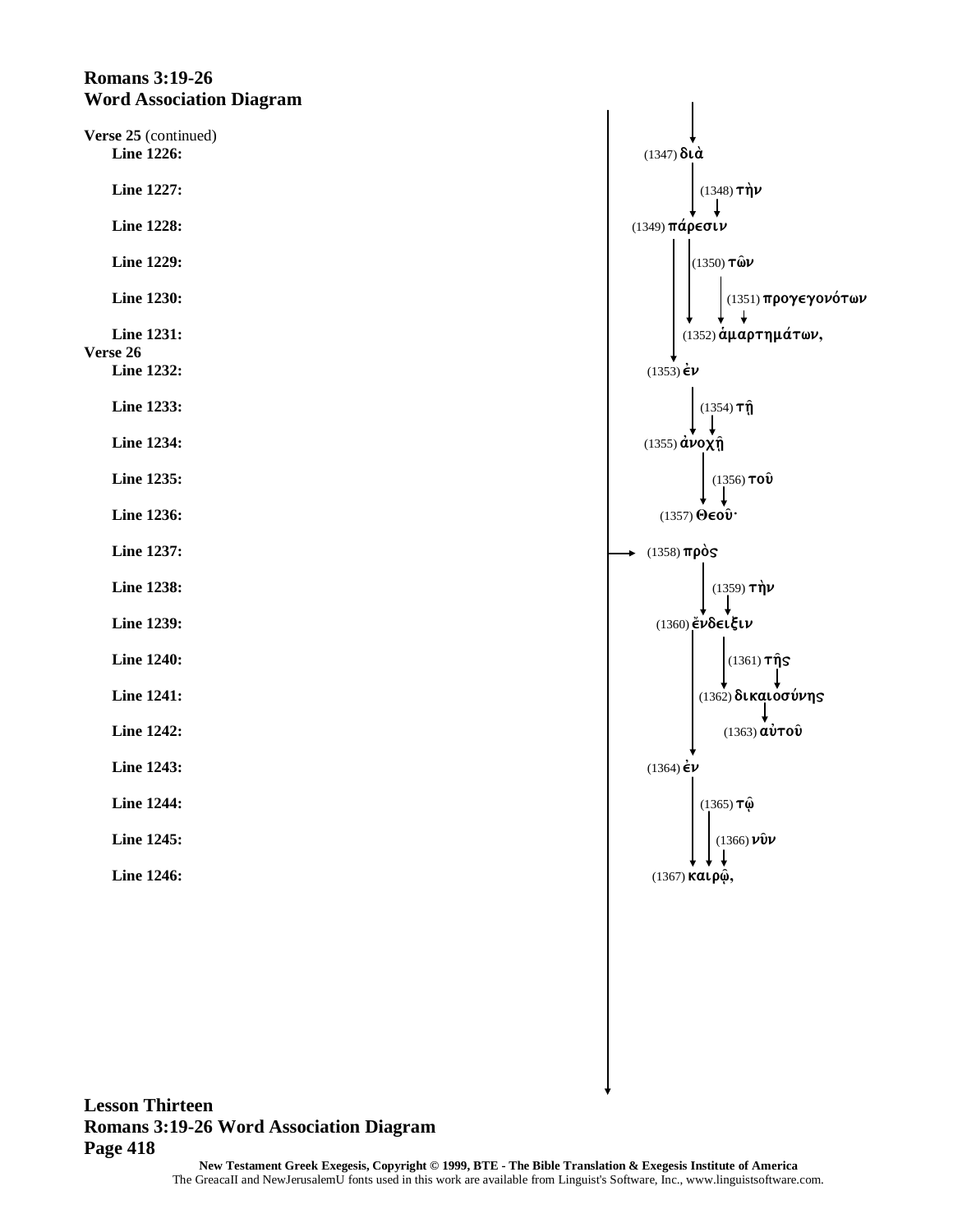### **Romans 3:19-26 Word Association Diagram**

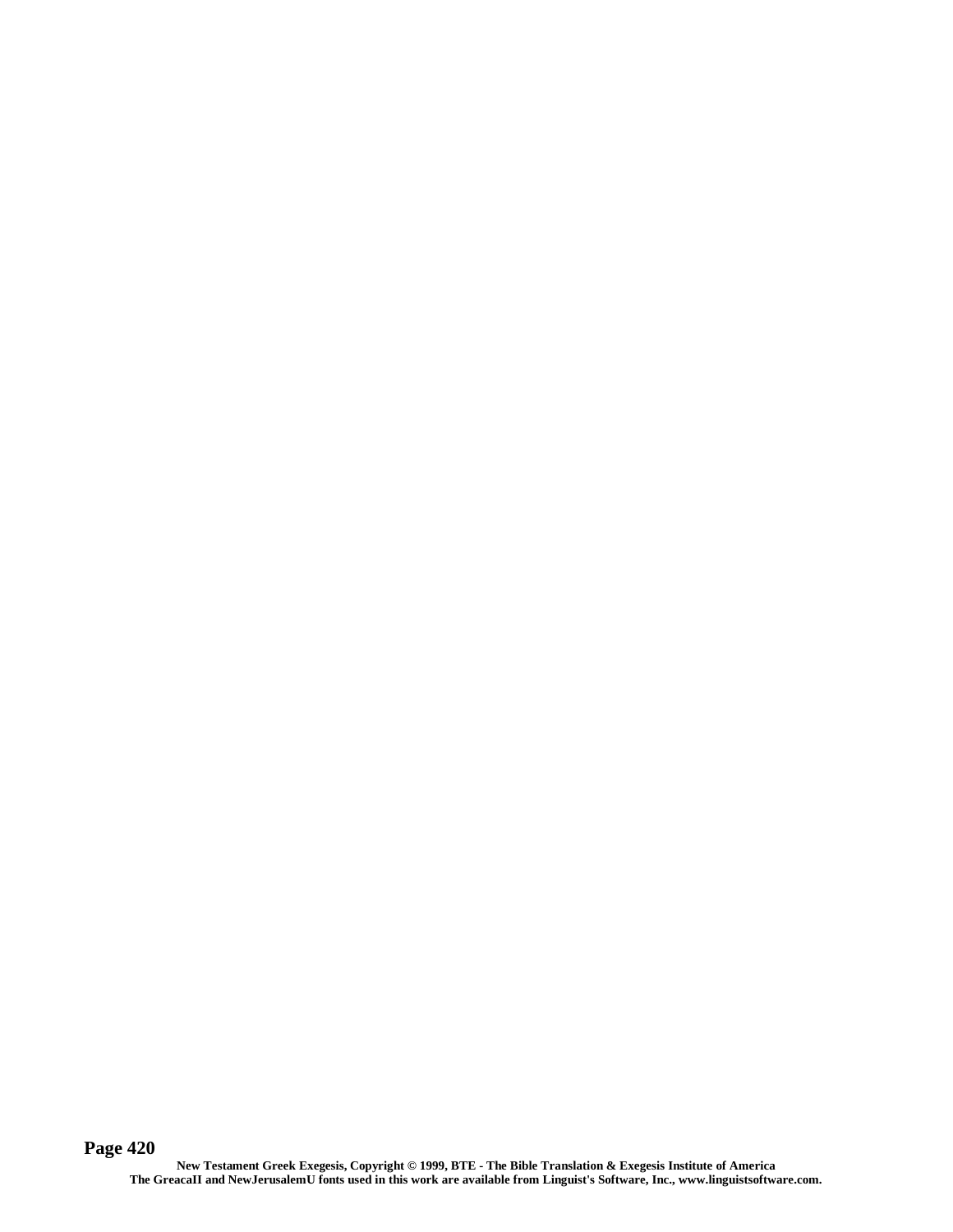# Lesson Thirteen Romans 3:19-26

## Diagrams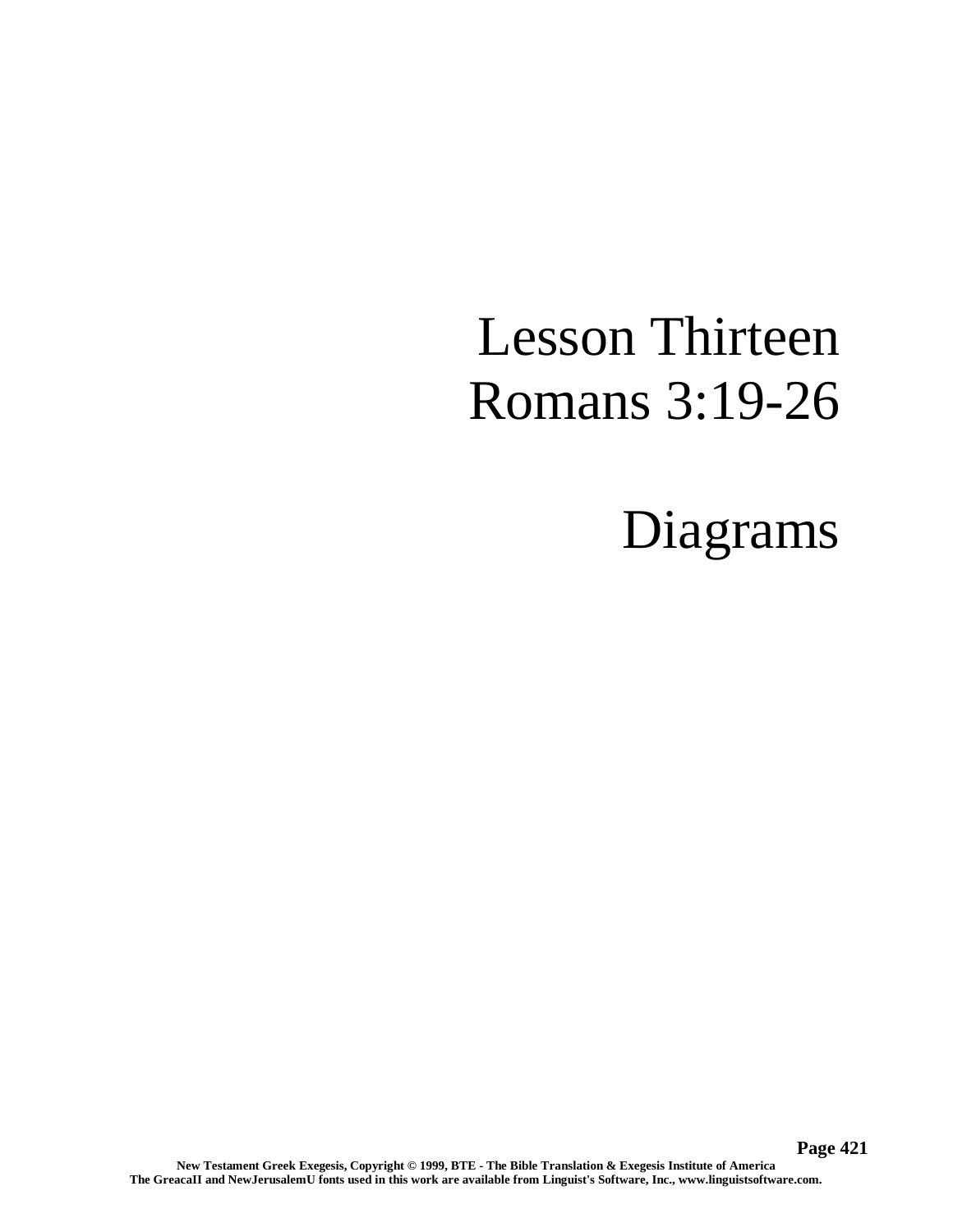### **Romans 3:19-26**

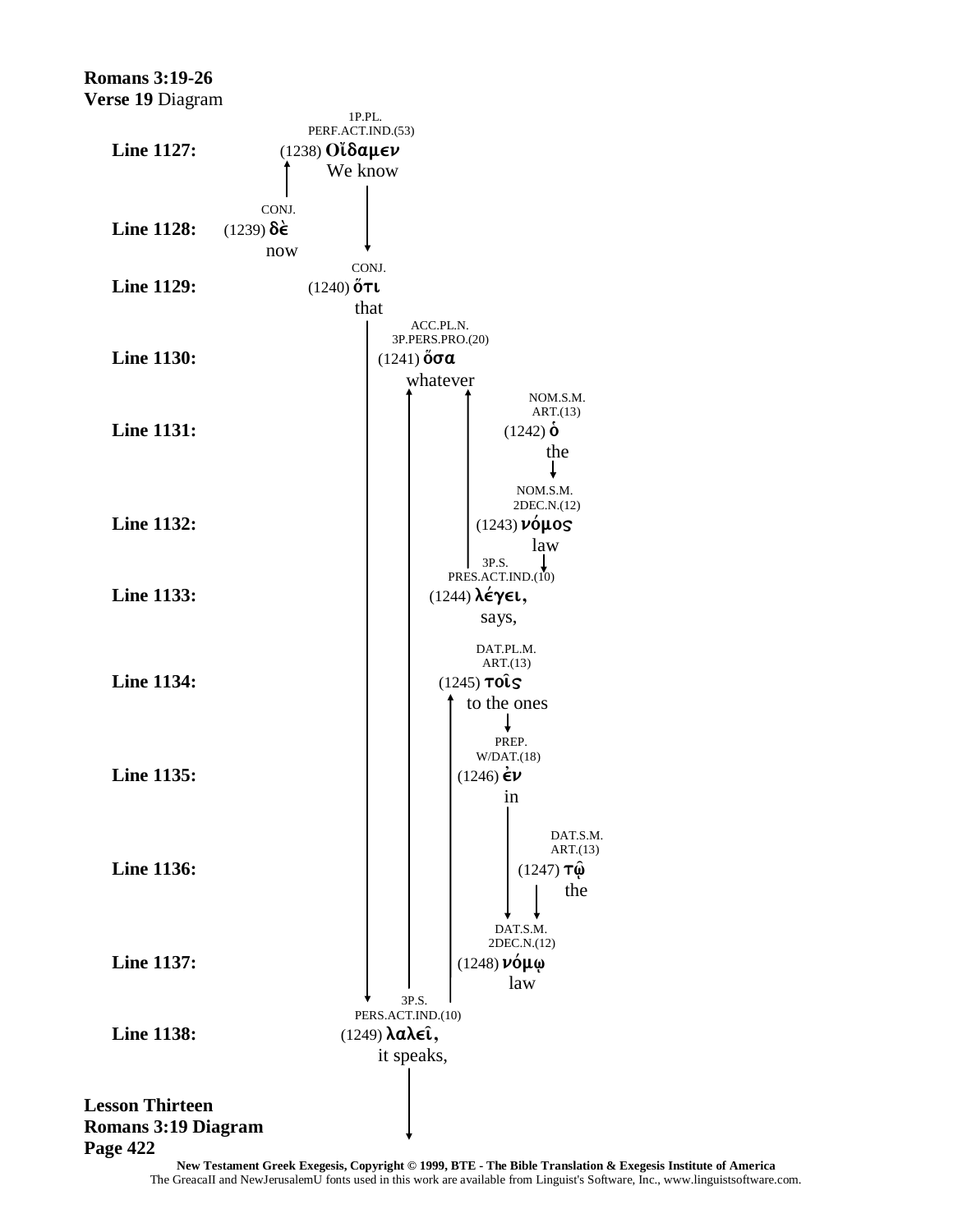(1238)  $\delta \hat{\alpha} =$  to see, to perceive with the eyes; to perceive with the senses

- $(1239)$   $\delta \dot{\epsilon}$  conjunction = and, now, even
- (1240)  $\ddot{\text{o}}$ T**l** conjunction = that, because
- (1241)  $\ddot{\text{o}}\sigma\text{o}s$  relative pronoun = as many as, as great as from  $\ddot{\mathbf{o}}\mathbf{s}$  - relative pronoun = who, which, what
- $(1242) \dot{\mathbf{0}}$  article = the
- $(1243)$   $\nu$ **(** $\mu$ **os** = a law, a command, anything established
- (1244)  $\lambda \acute{\epsilon} \gamma \omega =$  to say, to speak
- $(1245)$  **o** article = the
- (1246)  $\dot{\epsilon}v$  preposition used with the dative = in
- $(1247) \dot{\mathbf{0}}$  article = the
- $(1248)\,\nu\acute{o}\mu$ os = a law, a command, anything established
- (1249)  $\lambda \alpha \lambda \dot{\epsilon} \omega$  = to make vocal utterance, to babble, to talk

**Lesson Thirteen**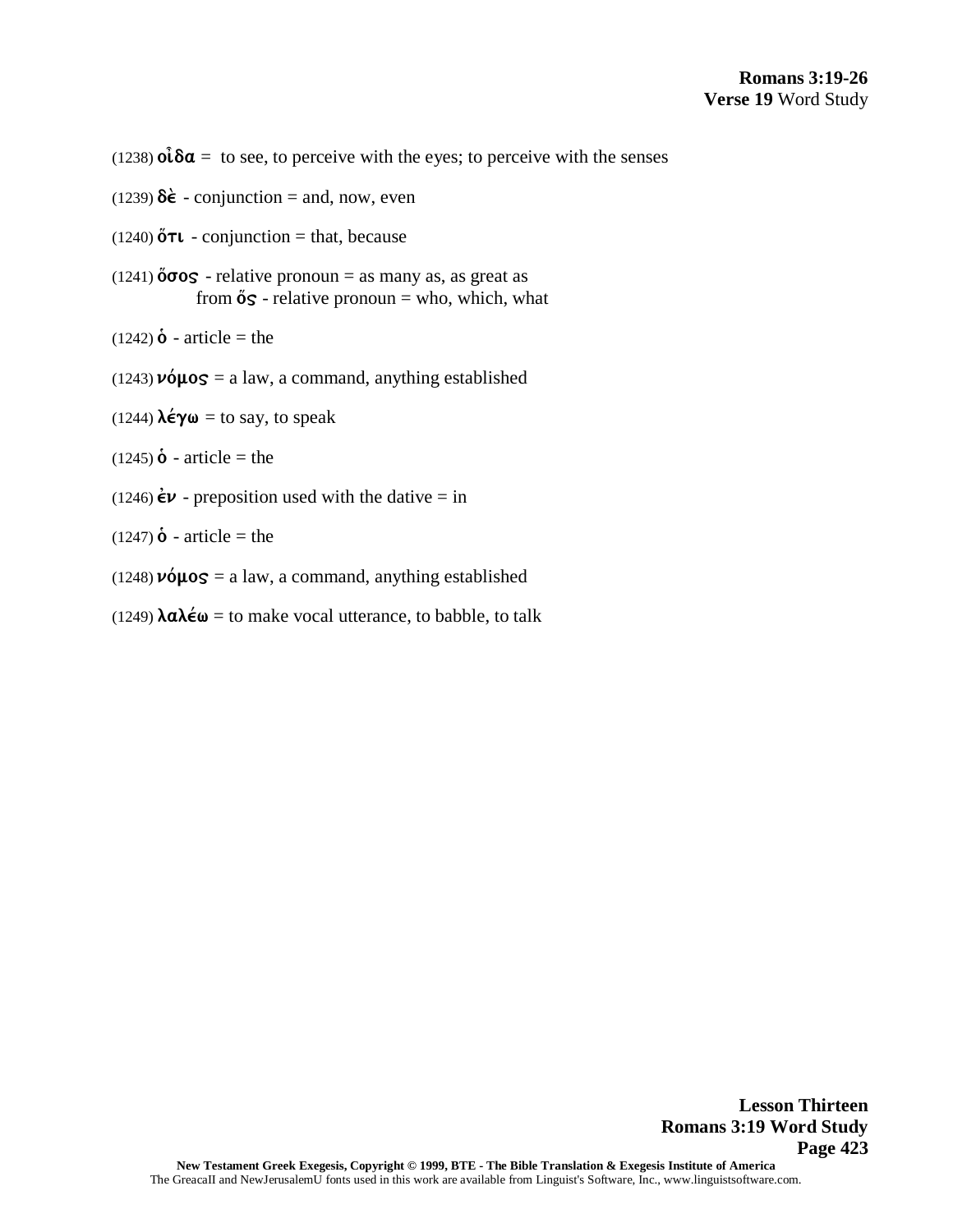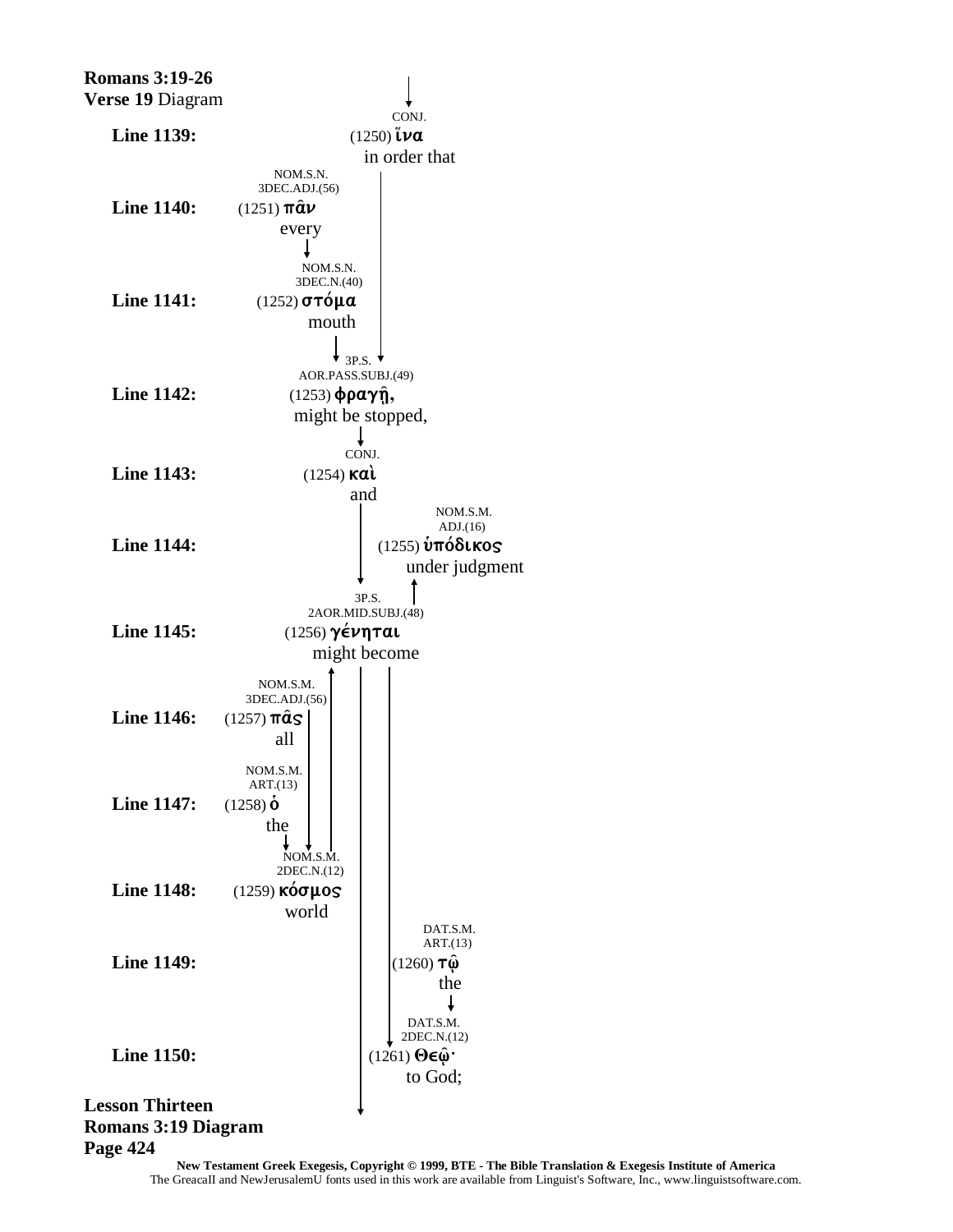```
(1250) \mathbf{i}\nu\mathbf{a} - conjunction = that, in order that
(1251) \pi \hat{a} s - adjective = all, every
(1252) \sigma\tau\acute{o}\mu\acute{a} = the mouth
(1253) \phi \rho \acute{a} \sigma \sigma \omega = to stop, to block
                from \phi \rho \acute{a} \omega = to curb
(1254) \kappa a\hat{i} - conjunction = and, also, even
(1255) \hat{\text{u}}T\hat{\text{o}}kos = guilty, brought to trial, liable for punishment
                from \mathbf{\hat{v}}\mathbf{\hat{n}} - preposition = by, under
                and \delta(\kappa \eta) = judgment, execution of a sentence, punishment
(1256) \gammaivo\muai = to become
(1257) \pi \hat{a} s - adjective = all, every
(1258) o - article = the
(1259) \kappa \acute{o} \sigma \mu \circ s = world; arrangement, order decoration
(1260) o - article = the
(1261) \theta \in \mathbf{6s} = \text{God}, \text{deriv}
```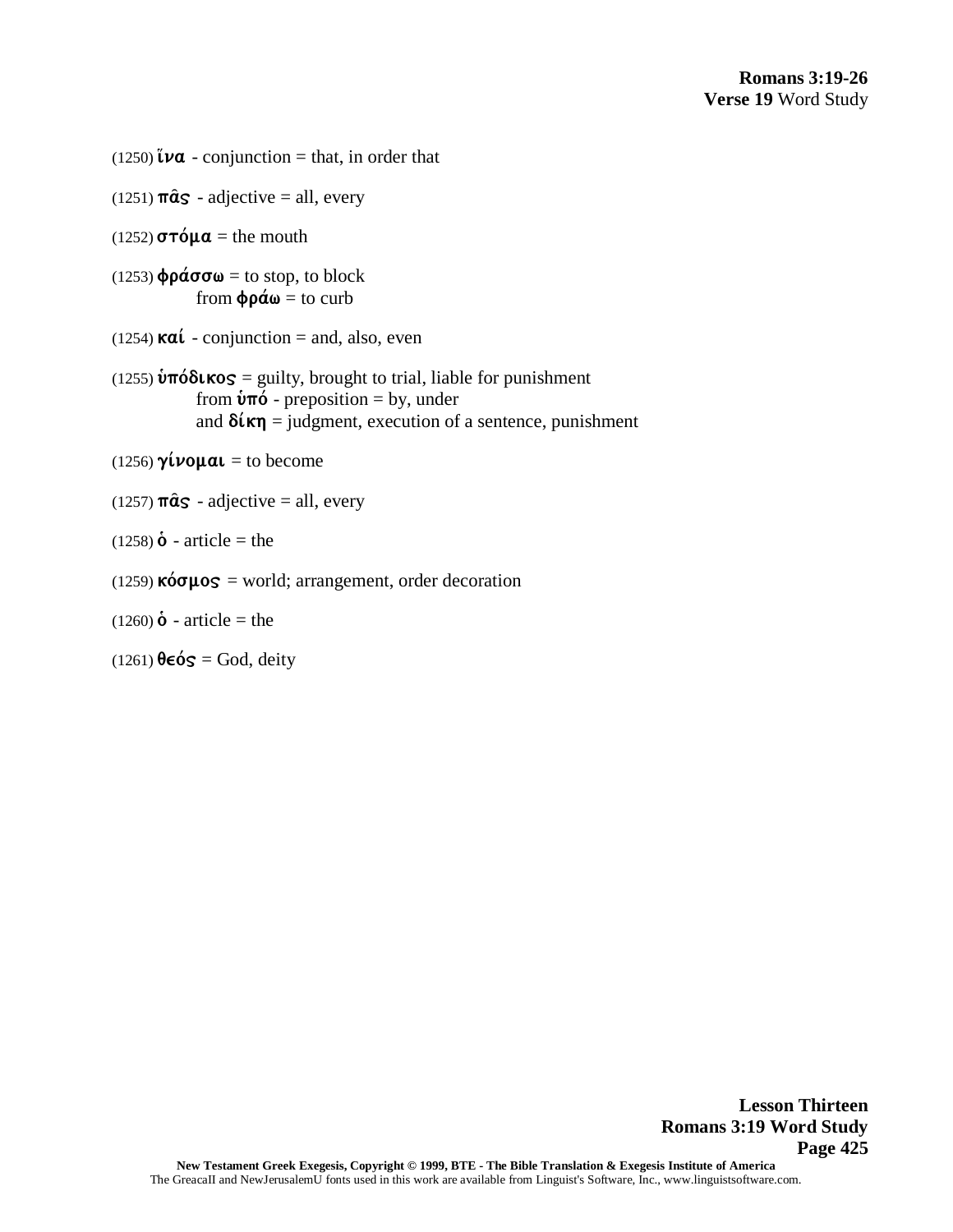

### **Romans 3:20 Diagram**

#### **Page 426**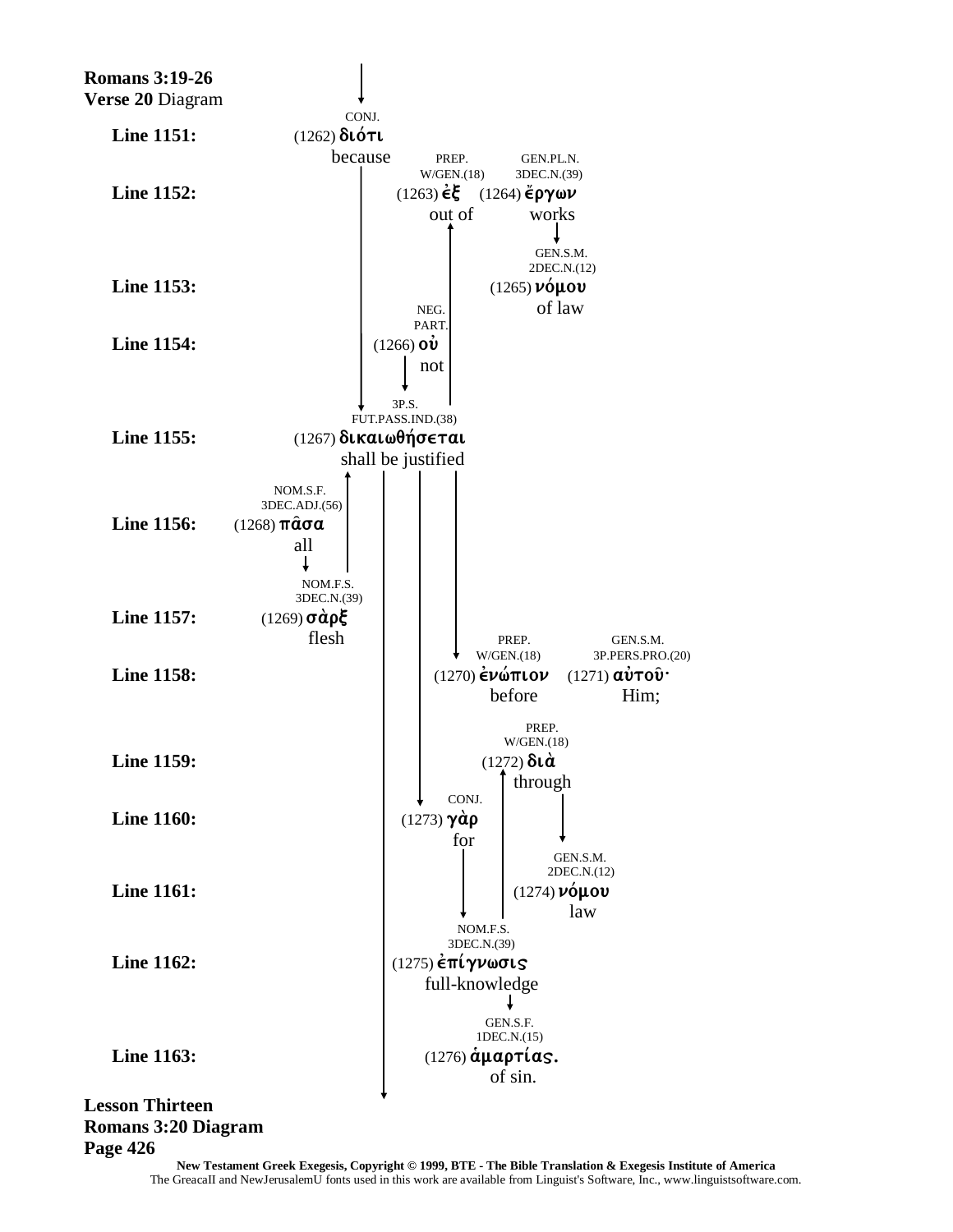```
(1262) \delta \iota on \iota - conjunction = on account of that
                from \delta \alpha - preposition = on account of
                and \ddot{\mathbf{o}}TL - conjunction = that
(1263) \mathbf{\dot{\epsilon}}\mathbf{\kappa} - preposition used with the genitive = out of, from
```

```
(1264) \varepsilon \rho \gamma o \nu = to work, to labor
```
 $(1265)$  **v** $\acute{o}$ **µOS** = a law, a command, anything established

(1266)  $\vec{ov}$  - negative particle = no, not

 $(1267)$  **dikatów** = to justify, to pronounce just from  $\delta(\kappa n)$  = judgment, execution of a sentence, punishment

 $(1268)$   $\pi \hat{a}$ s - adjective = all, every

 $(1269)$   $\sigma$ *á* $\rho \xi$  = flesh

- $(1270)$   $\acute{\text{c}}\nu\acute{\omega}\pi\text{LO}\nu$  preposition = before, in the presence of from  $\dot{\epsilon} \nu$  - preposition used with the dative = in and  $\dot{\text{o}}\pi\tau \dot{\alpha} \nu \text{o} \mu \alpha \iota =$  to appear, to observe
- $(1271)$  **a** $\dot{v}$ **T** $\acute{o}$ **S** third person personal pronoun = he, she, it
- (1272)  $\delta \alpha$  preposition used with the genitive = through

 $(1273) \gamma \dot{\alpha} \rho$  - conjunction = for

(1274)  $\nu \acute{o} \mu$ os = a law, a command, anything established

 $(1275)$  $\epsilon \pi i \gamma \nu \omega \sigma \iota$   $\mathbf{s}$  = full-knowledge, precise knowledge from  $\epsilon \pi \nu \nu \omega \sigma \kappa \omega$  = to know thoroughly from  $\dot{\epsilon} \pi \dot{\iota}$  - preposition = upon and  $\gamma \psi \omega \sigma \kappa \omega =$  to know; to gain knowledge

```
(1276) \dot{\alpha} \mu \alpha \rho \tau \dot{\alpha} = to miss the mark
                         from \dot{\alpha} \mu \alpha \rho \tau \dot{\alpha} \nu \omega = \sin, trespass
```
**Lesson Thirteen Romans 3:20 Word Study Page 427**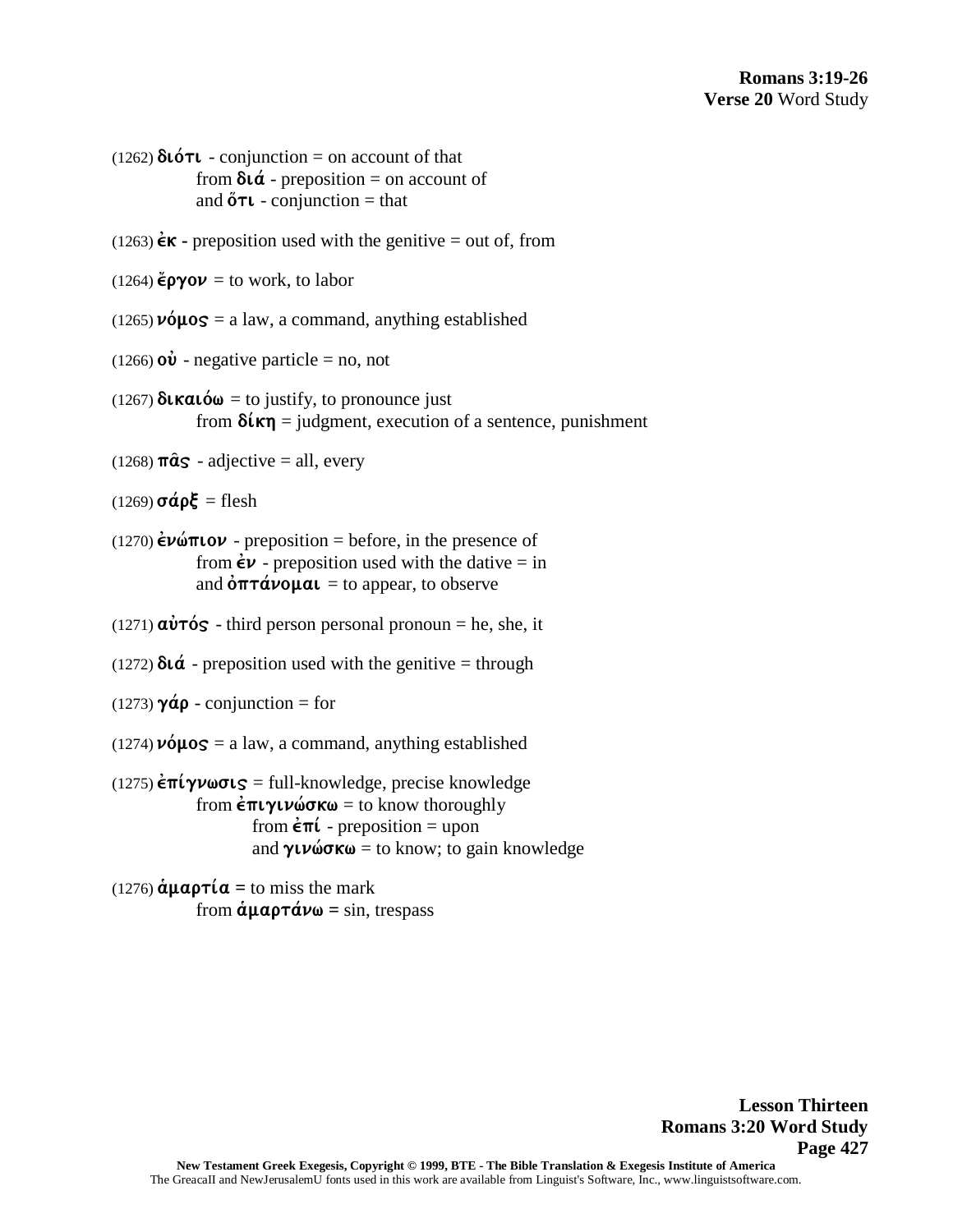

### **Romans 3:21 Diagram** Page 428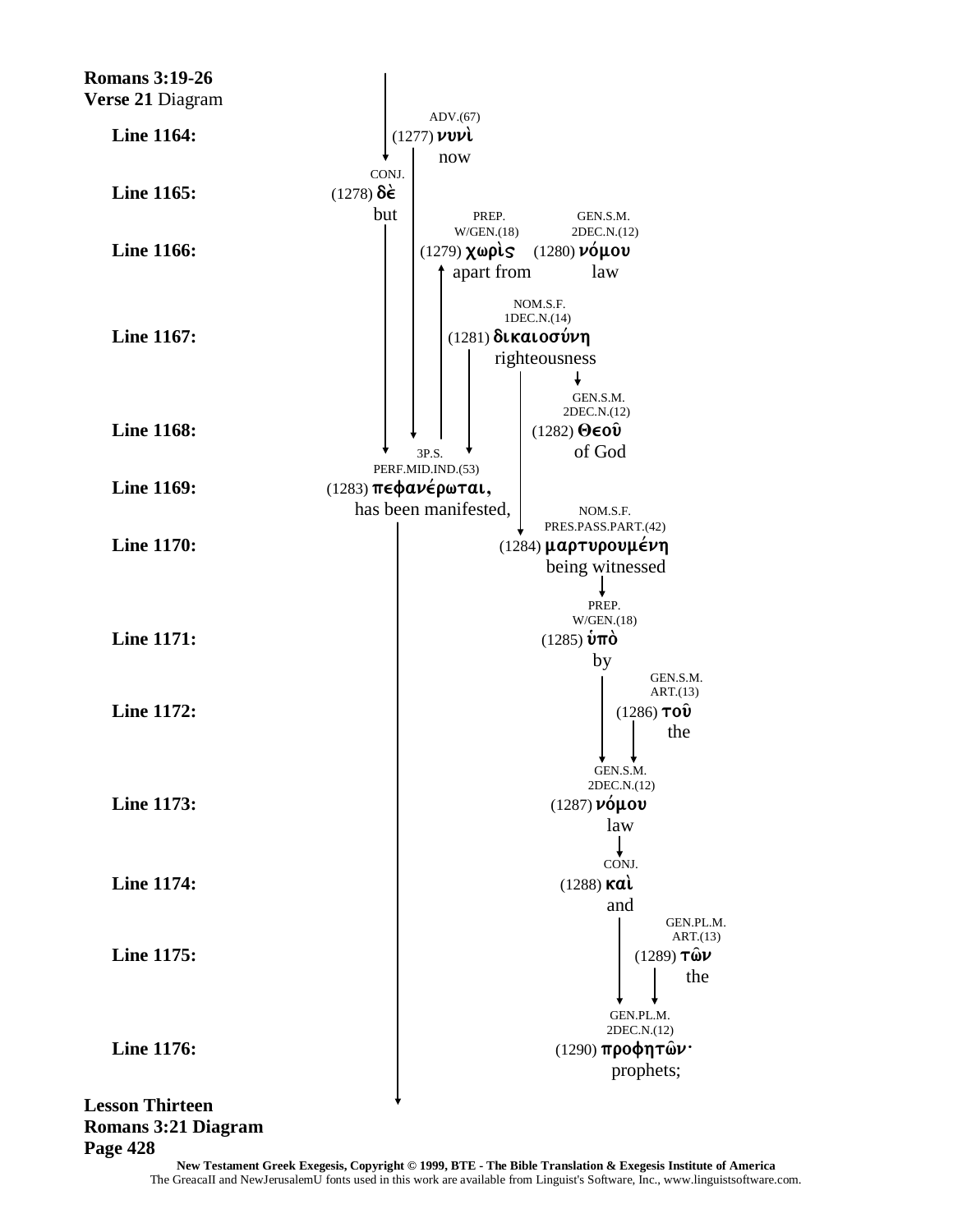```
(1277) \nu \nu \nu' - adverb, a prolonged form of \nu \nu \nu for emphasis = now, at this present time
(1278) \delta \dot{\epsilon} - conjunction = and, now, even
(1279) \chi \omega \rho \zeta - adverb used as an improper preposition = separate, apart
               from \chi \omega \rho \alpha = space or land lying between two places.
(1280) \nuó\muos = a law, a command, anything established
(1281) \deltakaloo'\nun = righteousness, justice
               from \deltakalos - adjective = just, righteous
                          from \delta(\kappa n) = judgment, execution of a sentence, punishment
(1282) \theta \in \mathbf{6}\mathbf{s} = \text{God}, \text{deriv}(1283) \phi a \nu \epsilon \rho \dot{\omega} = to make manifest, to make visible
               from \phi \alpha \nu \epsilon \rho \dot{\alpha} s - adjective - manifest, evident, apparent
                          from \phi a \mathbf{i} \nu \omega = to shine, to make appear in the light
                                    from \phi \hat{\omega} s = light
(1284) \mu a \rho \tau \nu \rho \acute{\epsilon} \omega = to bear witness
               from \mu \acute{a} \rho \tau \nu \varsigma = a witness, a martyr
(1285) \hat{\mathbf{v}}\pi\hat{\mathbf{o}} - preposition = by, under
(1286) o - article = the
(1287) \nuo\muo\mathbf{s} = a law, a command, anything established
(1288) \kappa a\hat{i} - conjunction = and, also, even
(1289) o - article = the
(1290) \pi \rho o \phi \eta \tau \eta s = a prophet
               from \pi \rho \acute{o} - preposition = before
                and \phin\mu\acute{\iota} = to say
```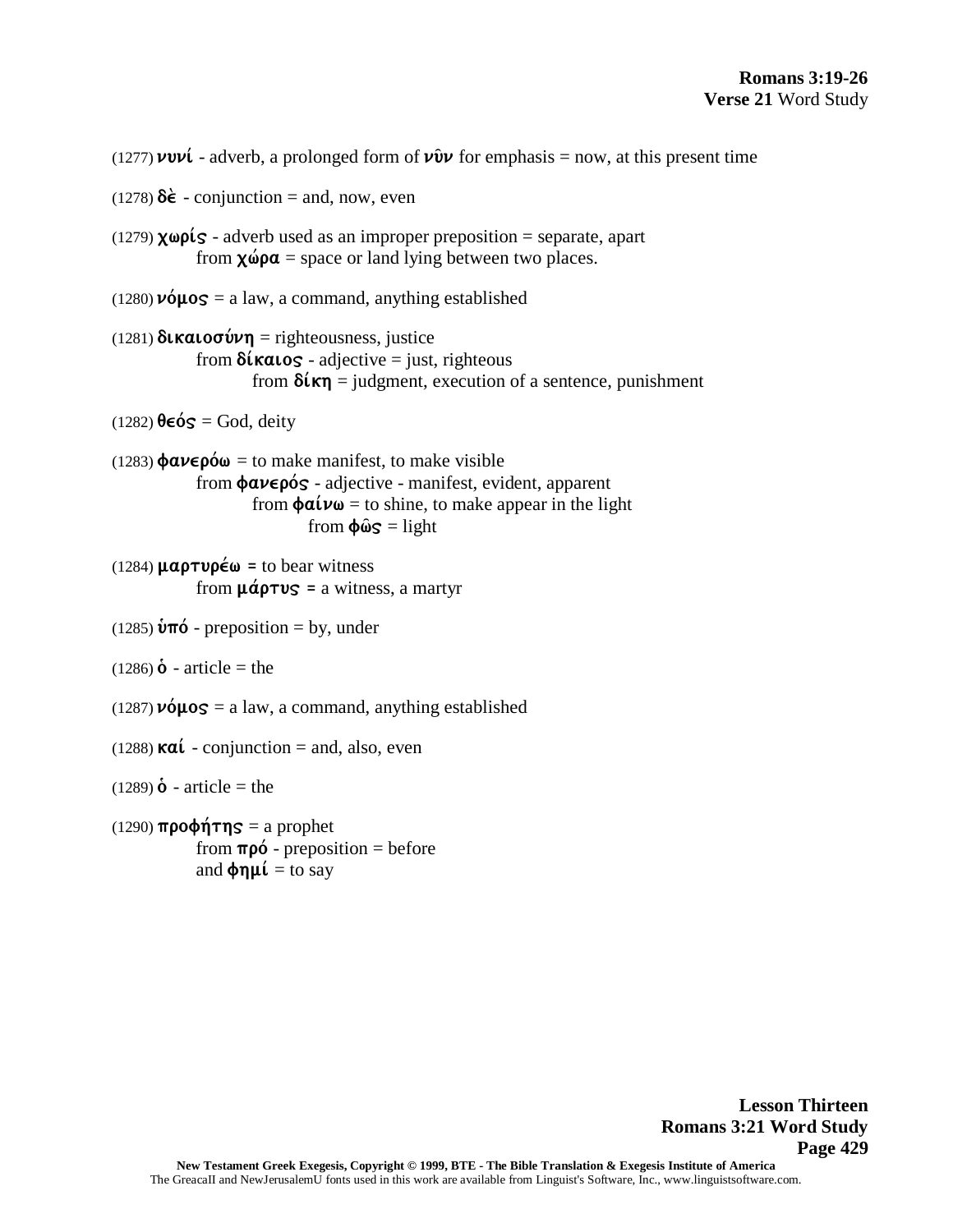

**Lesson Thirteen Romans 3:22 Diagram Page 430**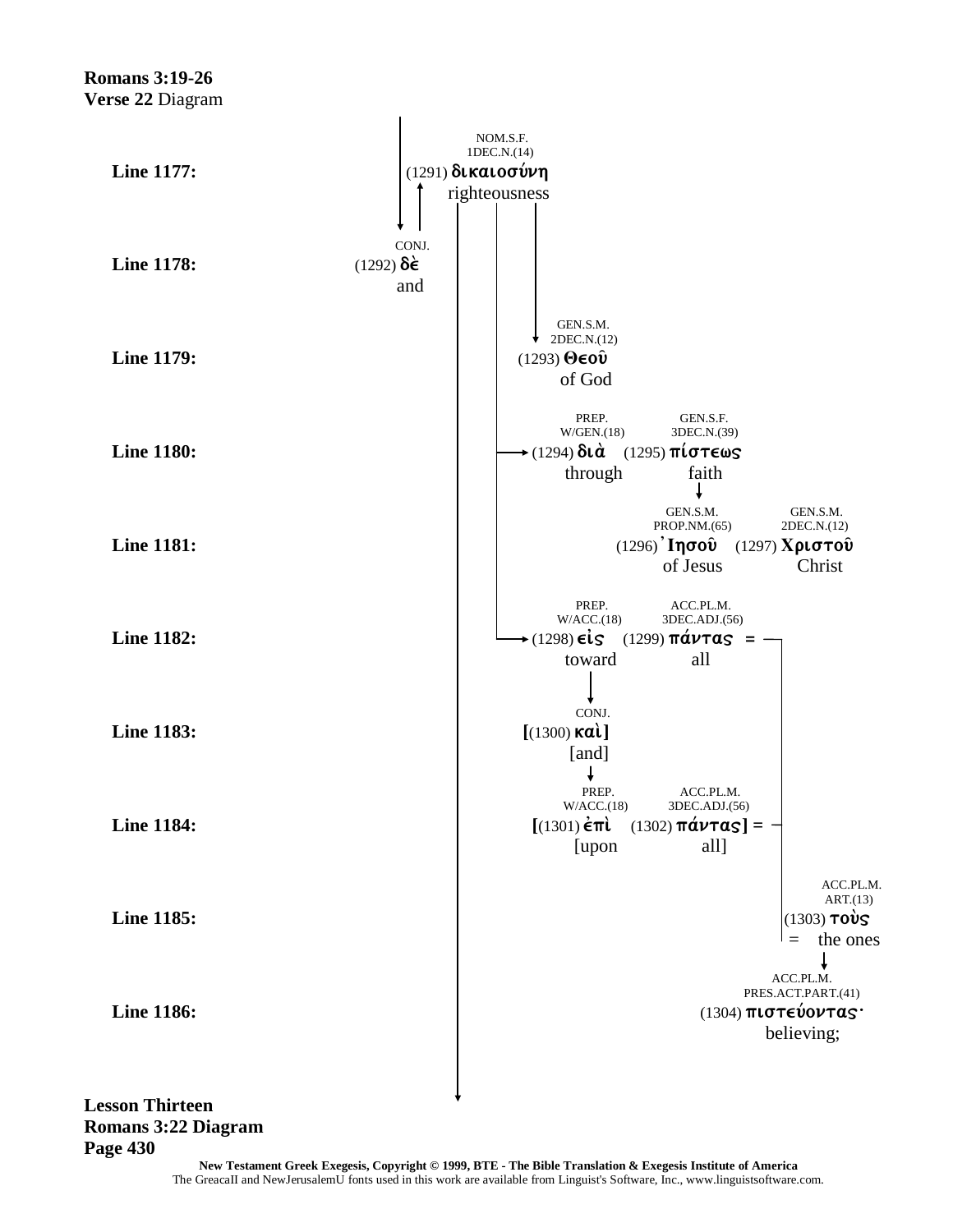$(1291)$  **dixation**  $\nu$ **n** = righteousness, justice from  $\delta$ *kalos* - adjective = just, righteous from  $\delta(\kappa n)$  = judgment, execution of a sentence, punishment  $(1292)$   $\delta \dot{\epsilon}$  - conjunction = and, now, even  $(1293)$   $\theta \in \mathfrak{S} = \text{God}, \text{deriv}$ (1294)  $\delta \alpha$  - preposition used with the genitive = through  $(1295)$   $\pi \omega \tau \omega$  - faith from  $\pi \in \mathfrak{e} \theta \omega =$  to persuade  $(1296)$ **Ingo** $\hat{\mathbf{v}}$  = Jesus of Hebrew origin - from ַע ֻהוֹשׁ ְי = Joshua or Jehoshua = "Yahweh is salvation" from  $\Pi \Pi^* =$  Yahweh = "the existing One" from  $\overline{\mathbb{H}}$  = to be, become, come to and  $\mathbf{W}_{\mathbf{r}}^{\mathbf{v}}$  = to save, be saved, be delivered, to rescue  $(1297)$  **X** $\rho \sigma \tau \acute{\sigma} s =$  Christ meaning "anointed" - from  $\chi \rho \acute{\mu} \omega$  = to anoint (1298)  $\epsilon \dot{\mathbf{i}}$   $\mathbf{s}$  - preposition used with the accusative = to, unto, towards (1299)  $\pi \hat{a} s$  - adjective = all, every (1300)  $\kappa a\hat{i}$  - conjunction = and, also, even (1301)  $\epsilon \pi i$  - preposition used with the accusative = on, to, against (1302)  $\pi \hat{a} s$  - adjective = all, every  $(1303)$  **o** - article = the (1304)  $\pi \iota \sigma \tau \epsilon \dot{\nu} \omega =$  to believe, to be persuaded from  $\pi i \sigma \tau i \varsigma =$  faith from  $\pi \in \mathfrak{e} \Theta \omega$  = to persuade

> **Lesson Thirteen Romans 3:22 Word Study Page 431**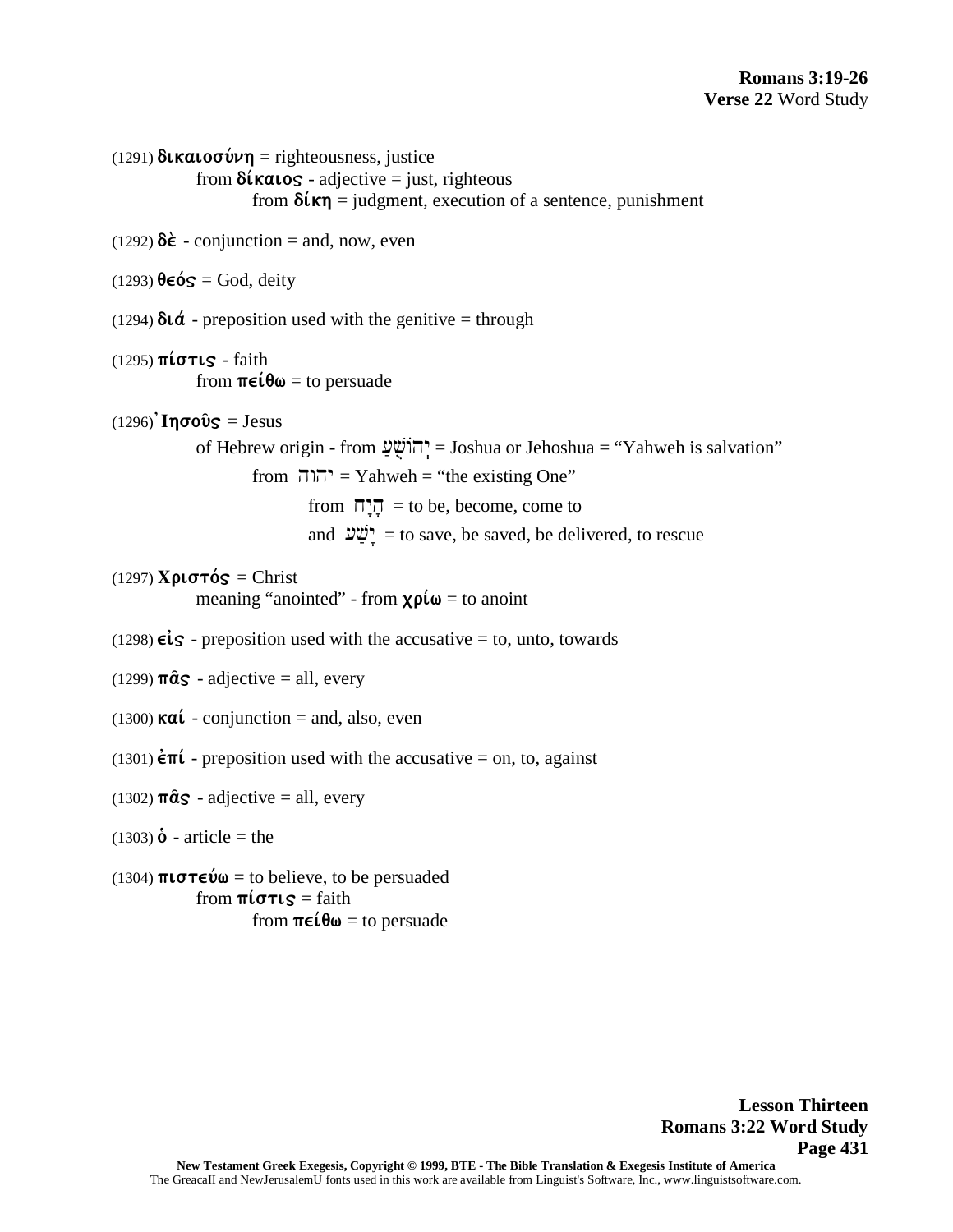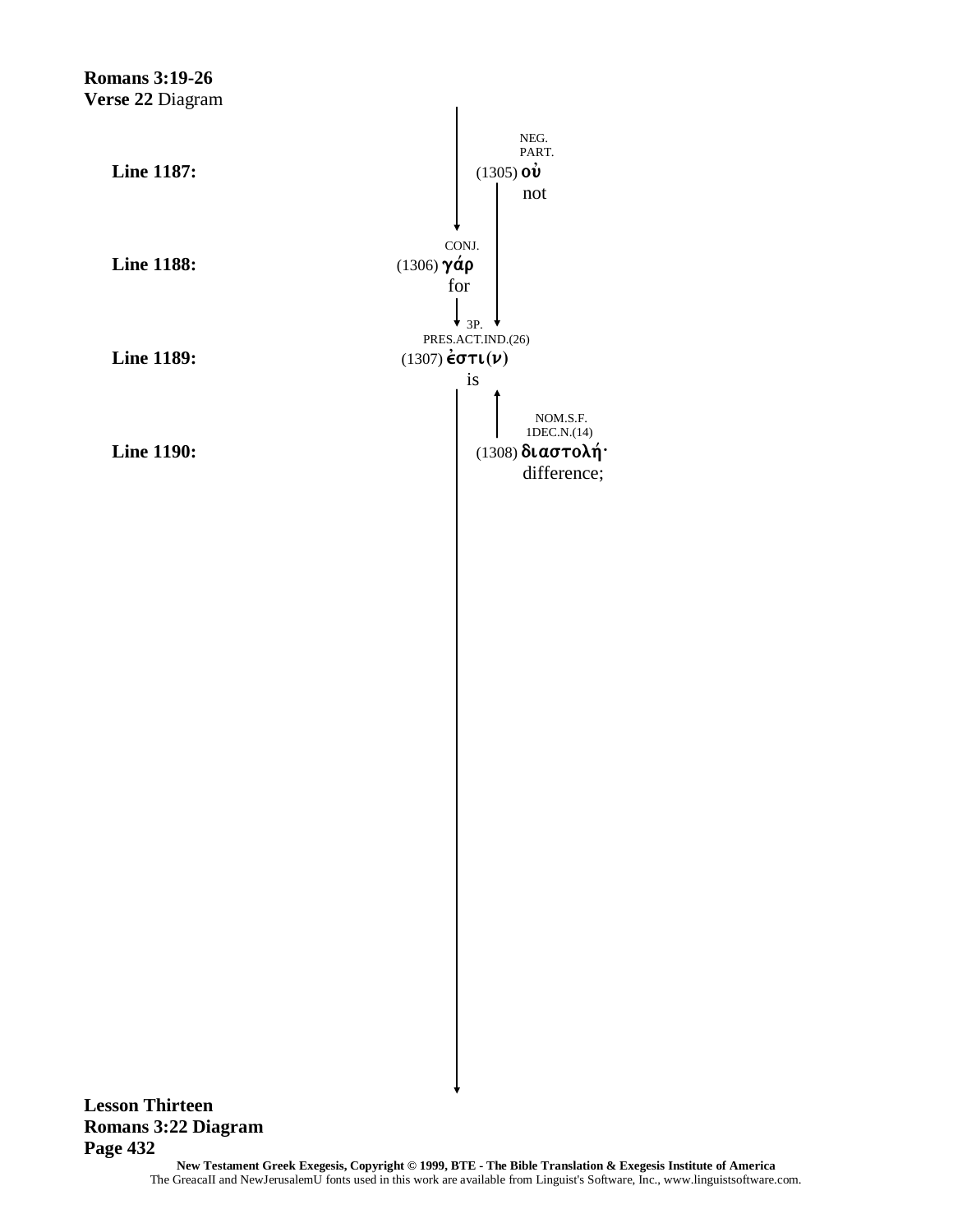(1305)  $\vec{ov}$  - negative particle = no, not

(1306)  $\gamma \dot{\alpha} \rho$  - conjunction = for

 $(1307)$   $\epsilon \mathbf{i} \mu \mathbf{i} =$  to be, exist

(1308)  $\delta \alpha \sigma \tau \circ \lambda \eta =$  difference, distinction from  $\delta$ **elkv** $\acute{v}\omega$  = to show from  $\delta \iota \dot{\alpha}$  - preposition used with the accusative = on account of; used with the genitive  $=$  through and  $\sigma \tau \in \lambda \lambda \omega =$  to set one's self (apart)

> **Lesson Thirteen Romans 3:22 Word Study Page 433**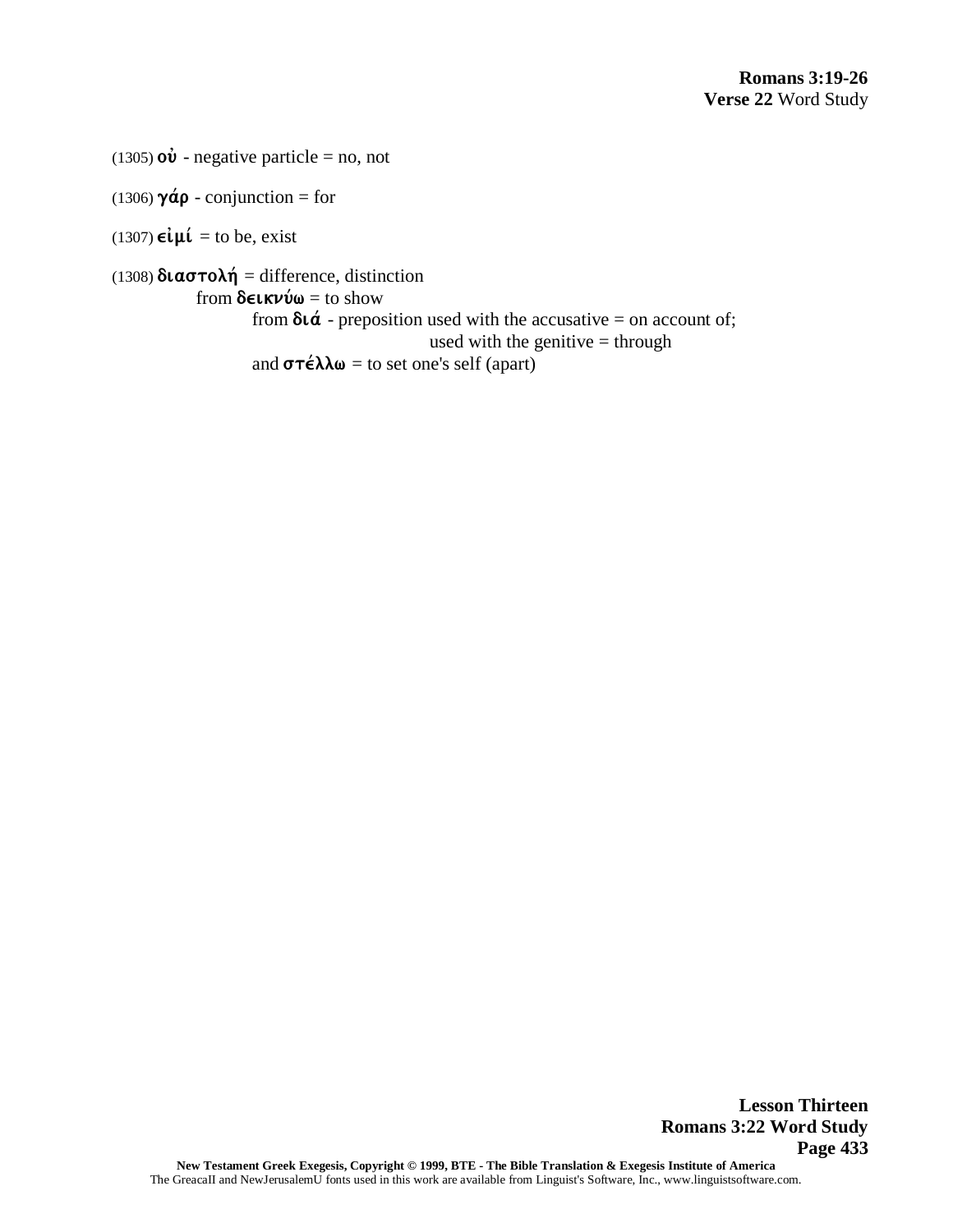

**Page 434**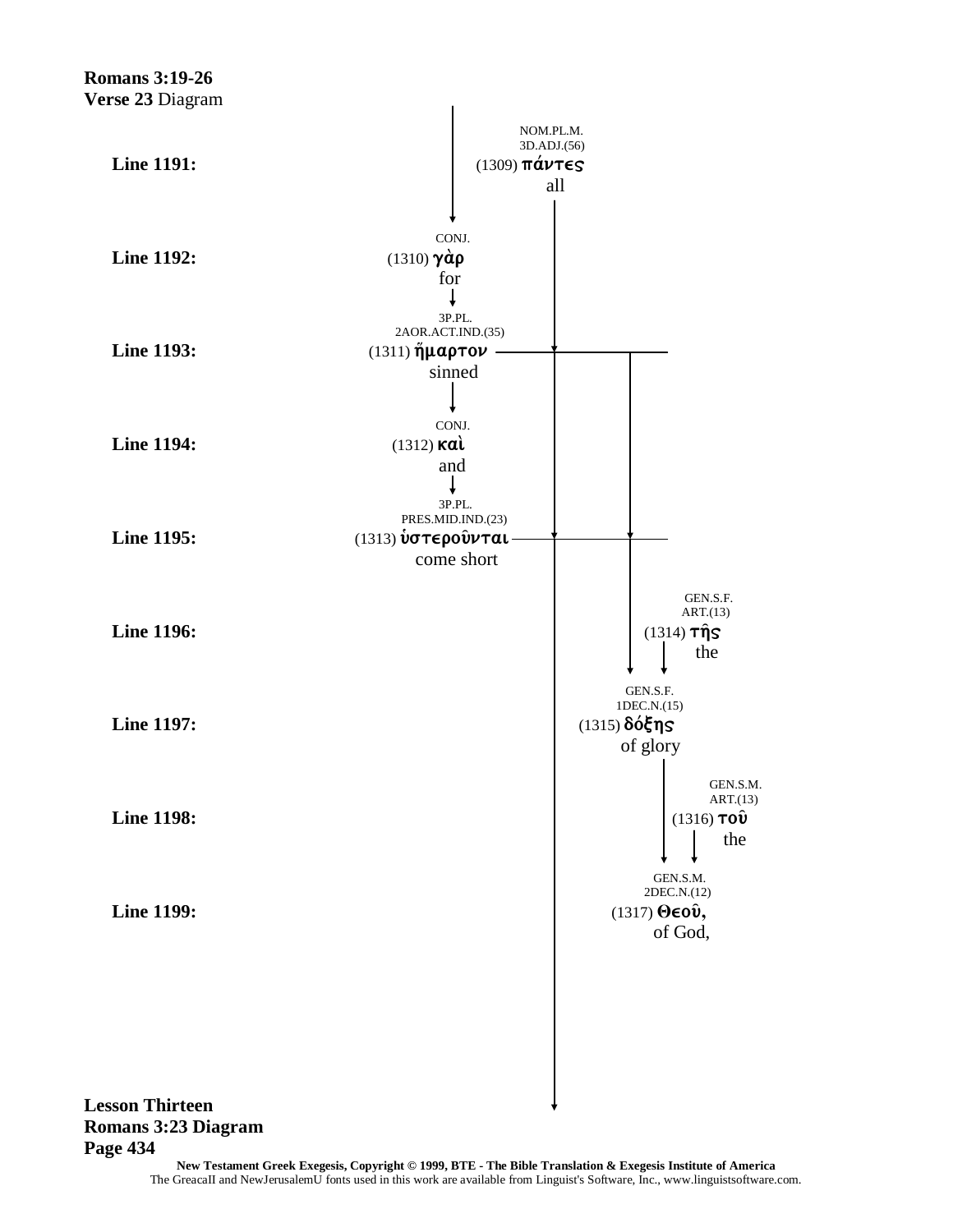**Lesson Thirteen**

- (1309)  $\pi \hat{a} s$  adjective = all, every
- (1310)  $\gamma \dot{\alpha} \rho$  conjunction = for
- $(1311)$   $\dot{\alpha} \mu \alpha \rho \tau \dot{\alpha} \nu \omega =$  to sin, to miss a mark from **a** - used as a negative particle and  $\mu \acute{\epsilon} \rho \circ s$  = measure, portion, section
- (1312)  $\kappa a\hat{i}$  conjunction = and, also, even
- (1313)  $\mathbf{\hat{v}}\sigma\tau\epsilon\rho\dot{\epsilon}\omega$  = to lack, to fail, to come too late from  $\mathbf{v}\sigma\tau\epsilon\rho\sigma\mathbf{s}$  - adjective = later, behind
- $(1314)$  $\dot{\mathbf{o}}$  article = the
- (1315)  $\delta \acute{\phi} \xi \alpha$  = glory, honor; opinion, judgment, view from  $\delta$ **ok** $\acute{\epsilon}$  $\omega$  = to think, suppose, presume; to have an opinion of
- $(1316)$  **o** article = the
- $(1317)$   $\theta \in \mathbf{6}$  $\mathbf{s} = \text{God}, \text{deriv}$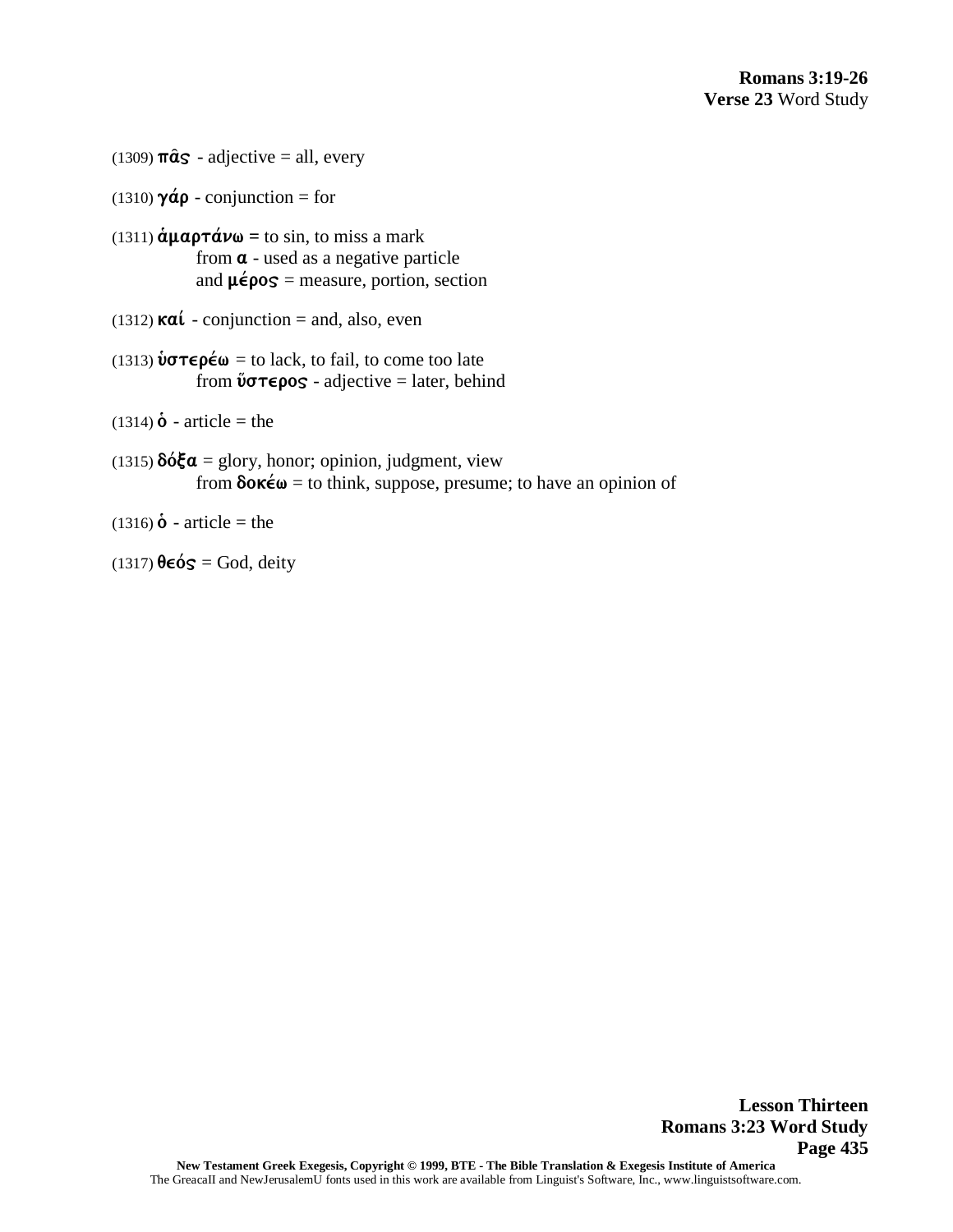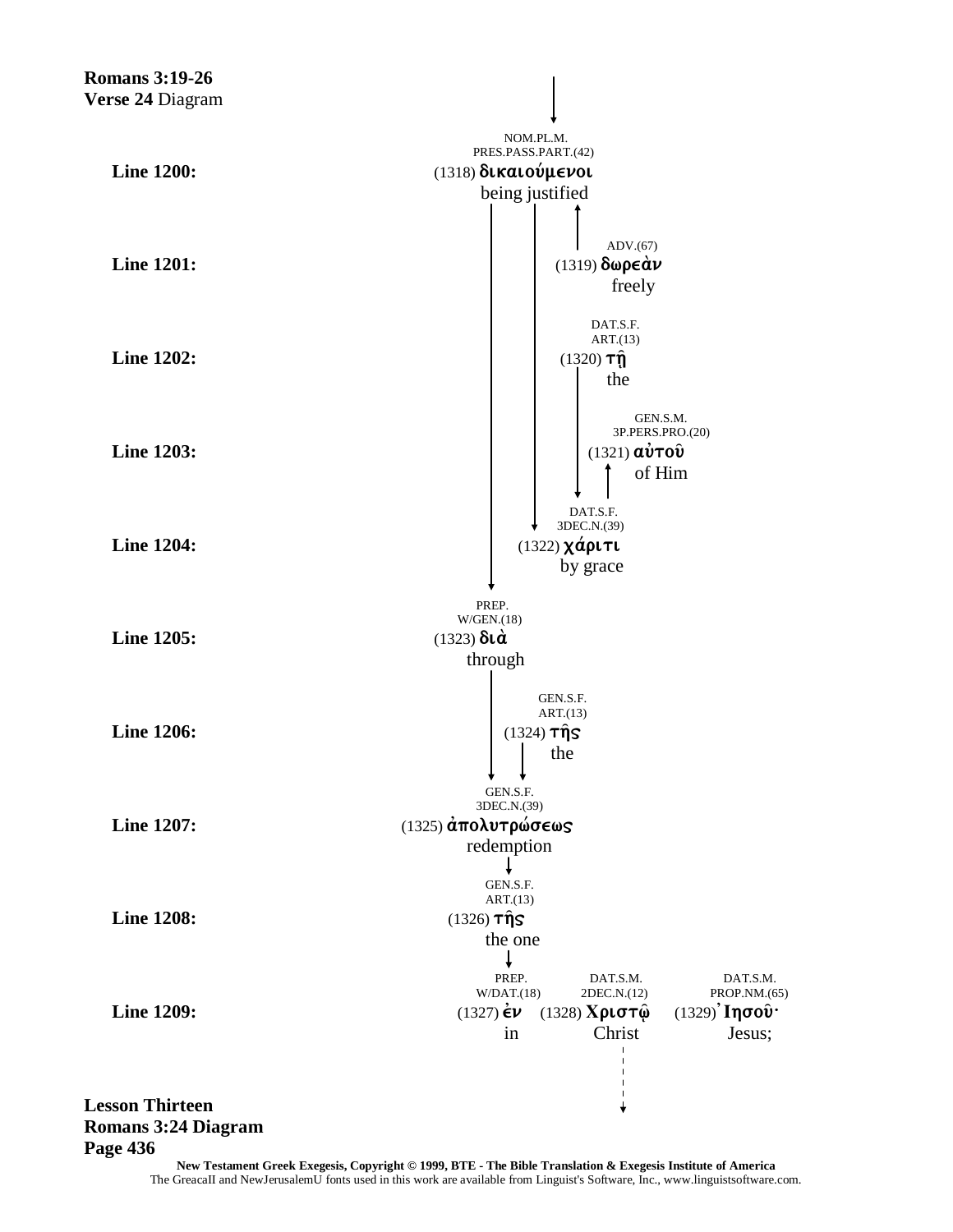```
(1318) \delta \mathbf{I} \times \mathbf{I} \times \mathbf{I} to justify, to pronounce just
                from \delta \mathbf{k} \eta = judgment, execution of a sentence, punishment
(1319) \delta \omega \rho \epsilon \dot{\alpha} \nu - adverb = freely, without reason
                from \delta \omega \rho \epsilon \dot{\alpha} = \text{gift}from \delta \hat{\omega} \rho \circ \nu = \text{gravity}, \text{ gift}(1320) o - article = the
(1321) \vec{a}\vec{v}\tau\vec{o}s - third person personal pronoun = he, she, it
(1322) \chiá\rhois = grace
                from x a \iota \rho \omega = rejoice
(1323) \delta \alpha - preposition used with the genitive = through
(1324)\dot{\mathbf{0}} - article = the
(1325) \hat{\mathbf{a}} \pio\lambda \hat{\mathbf{v}} r\rho \omega \sigma \iotas = redemption, to release by way of ransom
                from \dot{\alpha} \pi \dot{\beta} - preposition = from
                and \lambda \hat{\nu} \tau \rho o \nu = a ransom, the price paid for a slave
                           from \lambda \nu \omega = to loose
(1326) o - article = the
(1327) \dot{\epsilon}v - preposition used with the dative = in
(1328) X\rho \sigma \tau \acute{\sigma} s = Christ
                meaning "anointed" - from \chi \rho \acute{\iota} \omega = to anoint
(1329)Ingous = Jesus
                of Hebrew origin - from ַע ֻהוֹשׁ ְי = Joshua or Jehoshua = "Yahweh is salvation"
                           from יהוה = Yahweh = "the existing One"
                                      from \Pi \overline{\Pi} = to be, become, come to
                                      and \mathbf{w}_r = to save, be saved, be delivered, to rescue
```
**Lesson Thirteen Romans 3:24 Word Study Page 437**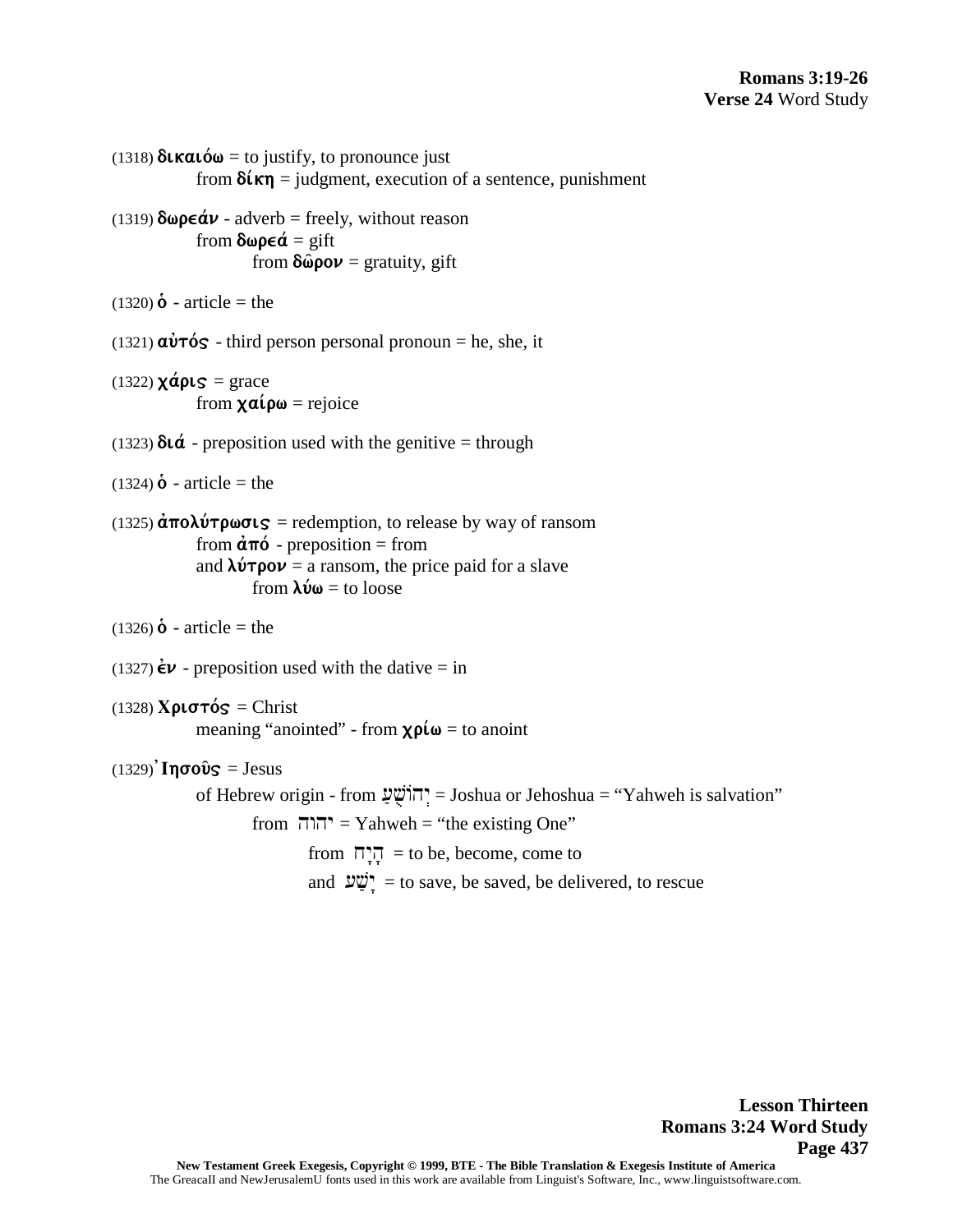

#### Page 438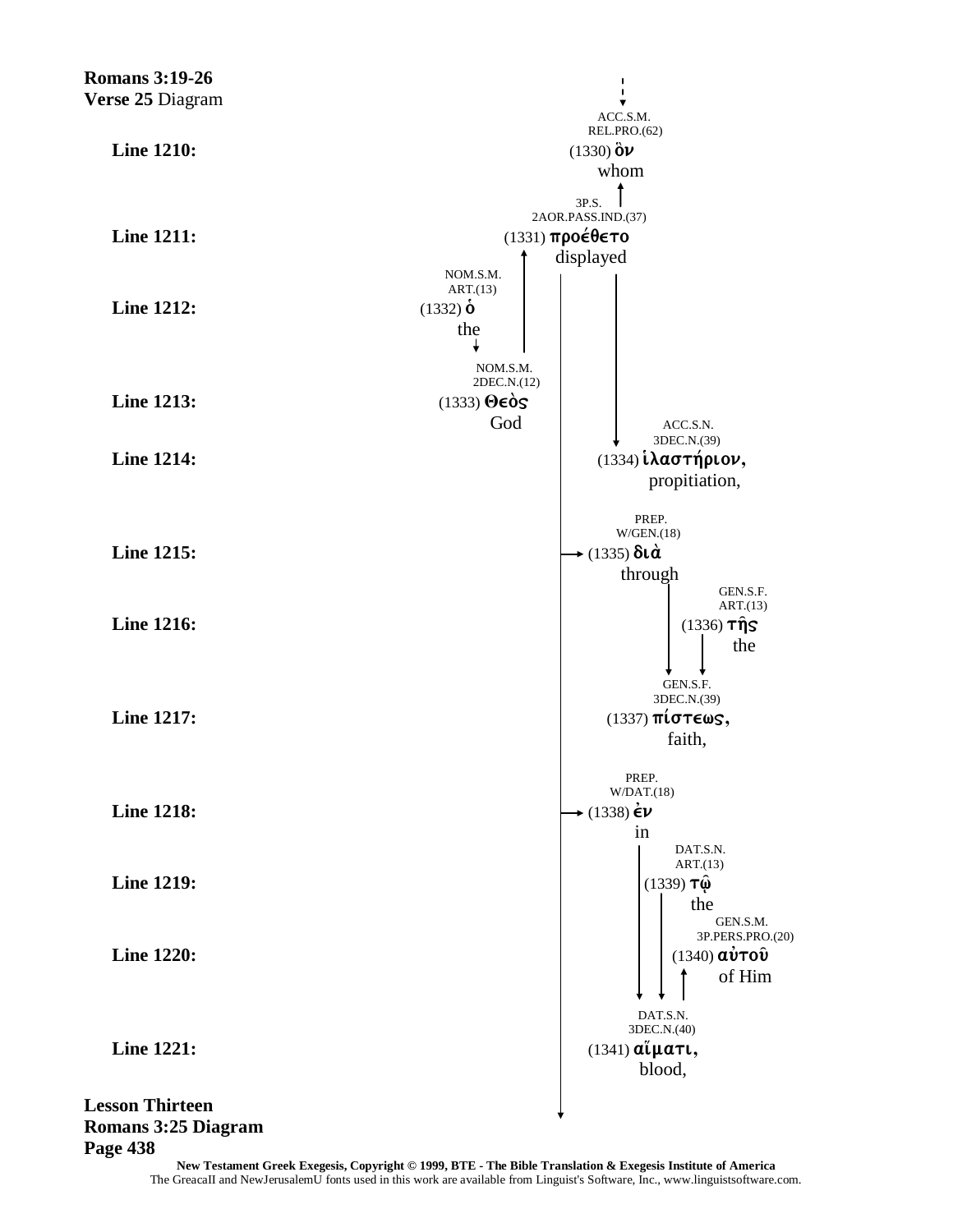(1330)  $\ddot{\text{o}}\text{s}$  - relative pronoun = who, which, what (1331)  $\pi \rho \sigma \tau \acute{i} \theta \eta \mu \iota$  = to set before, to place before; to purpose, to determine from  $\pi \rho \acute{o}$  – preposition = before and  $\tau \acute{\iota} \theta$ n $\mu \iota$  = to set or place  $(1332) \dot{\mathbf{0}}$  - article = the  $(1333)$   $\theta \in \mathbf{6}$  $\mathbf{s} = \text{God}, \text{deriv}$ (1334)  $i\lambda a \sigma \tau \eta \rho \nu =$  means or place of propitiation, mercy seat from  $i\lambda \dot{\alpha} \sigma \kappa o \mu \alpha i$  = merciful, propitiation from  $\hat{\iota}\lambda \epsilon \omega_S$  - adjective = mercy, merciful from  $\alpha i \rho \acute{\epsilon} \omega$  = choice, chosen from  $\alpha\zeta\rho\omega$  = to lift, to raise (1335)  $\delta \alpha$  - preposition used with the genitive = through  $(1336)$  **o** - article = the  $(1337)$   $\pi \omega \tau \omega$  - faith from  $\pi \in \mathfrak{e} \Theta \omega$  = to persuade (1338)  $\dot{\epsilon}$  $\nu$  - preposition used with the dative = in  $(1339)$  **o** - article = the (1340)  $\vec{a}\vec{v}\tau\vec{o}s$  - third person personal pronoun = he, she, it  $(1341)$   $\alpha \hat{\mathbf{i}} \mu \alpha = \text{blood}$ 

> **Lesson Thirteen Romans 3:25 Word Study Page 439**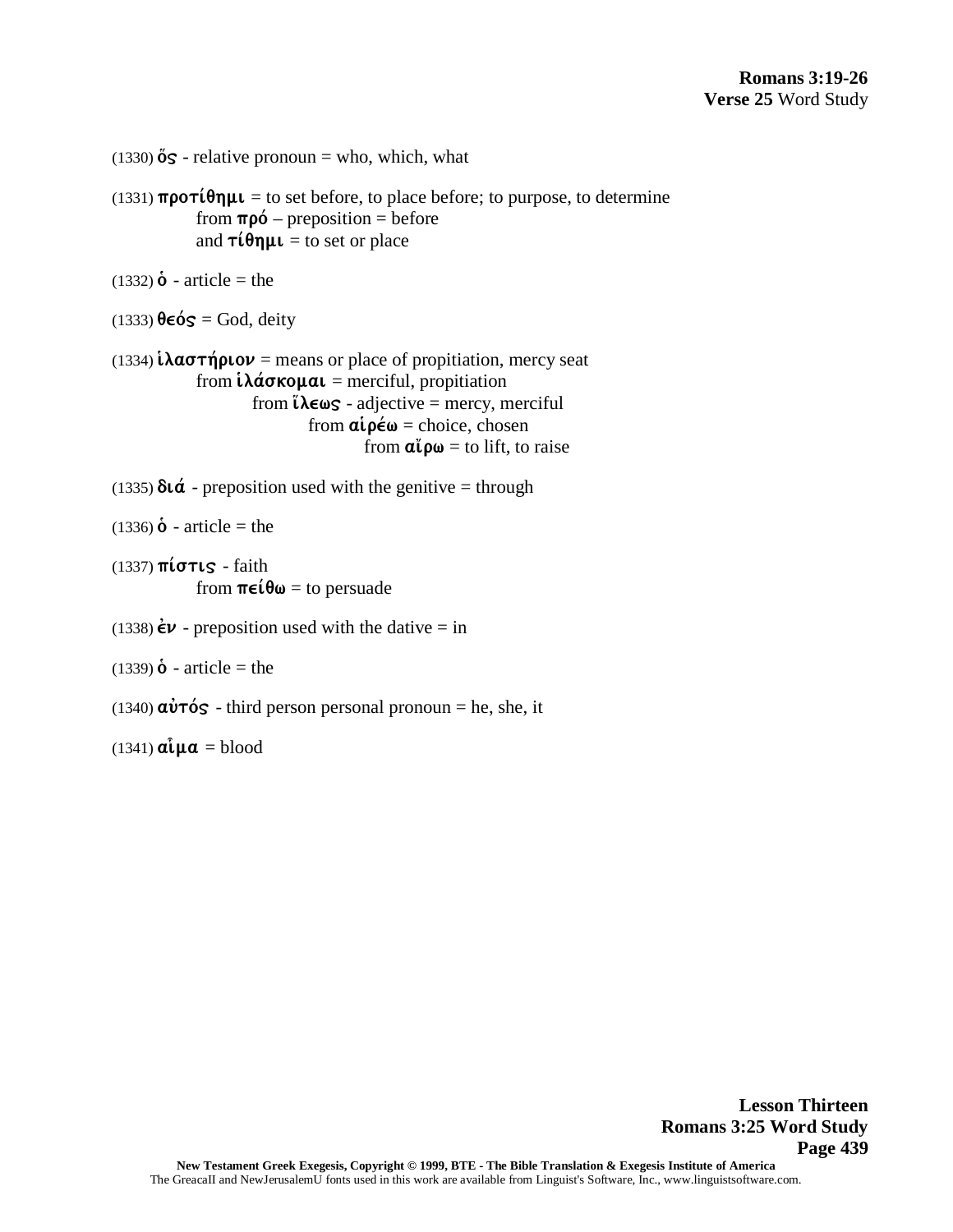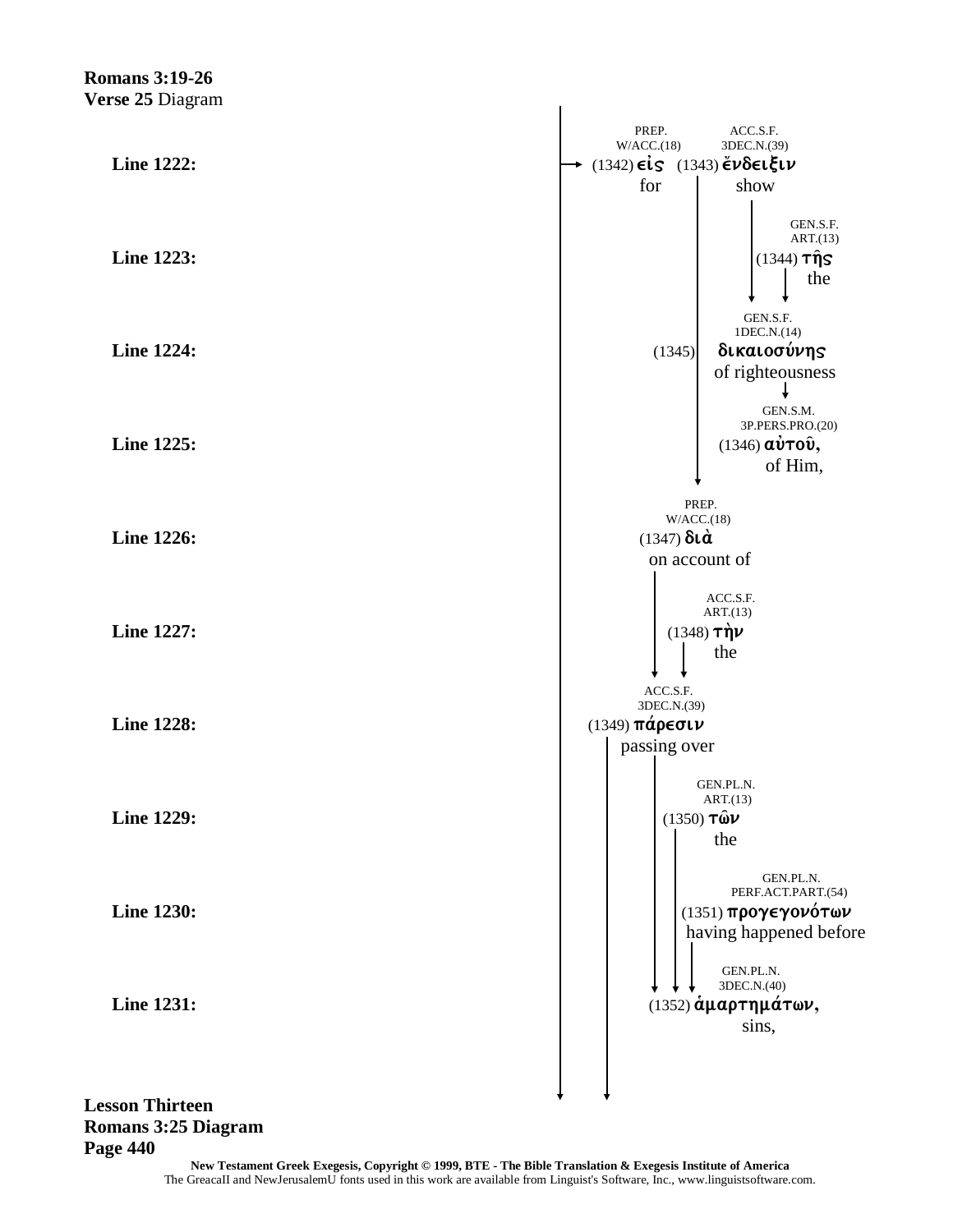```
(1342) \epsilon \dot{\mathbf{i}} \mathbf{s} - preposition used with the accusative = to, unto, towards
(1343) \check{\epsilon} \nu \delta \epsilon \iota \xi \iota \varsigma = demonstration, manifestion
                from \dot{\epsilon} \nu - preposition used with the dative = in
                and \delta \epsilonkvvull = to show, to demonstrate
(1344) o - article = the
(1345) \deltakatoo\nun = righteousness, justice
                from \deltakalos - adjective = just, righteous
                           from \delta(\kappa \eta) = judgment, execution of a sentence, punishment
(1346) \vec{a}\vec{v}\tau\vec{o}s - third person personal pronoun = he, she, it
(1347) \delta \alpha - preposition used with the genitive = through
(1348) o - article = the
(1349) \pi \acute{a} \rho \in \sigma \iota \varsigma = passing over, dismissed
                from \pi \alpha \rho \dot{\alpha} - preposition = from, along side of, near
                and \mathbf{i}\eta\mu\mathbf{l} = \mathbf{t}\sigma send
(1350) o - article = the
(1351) \pi \rho o \gammai\nu o \mu \alpha \iota = to happen or be done before
                from \pi \rho \acute{o} - preposition used with the genitive = before
                and \gammaivoual = to become
(1352) \dot{\alpha} \mu \dot{\alpha} \rho \tau \eta \mu \alpha = \sin \sin \theta, sinful act
                from \dot{\alpha} \mu \alpha \rho \tau \dot{\alpha} \nu \omega = \text{to} \sin, to miss a mark - used as a negative particle
                           from a - used as a negative particle
                           and \mu \acute{\epsilon} \rho \circ s = measure, portion, section
```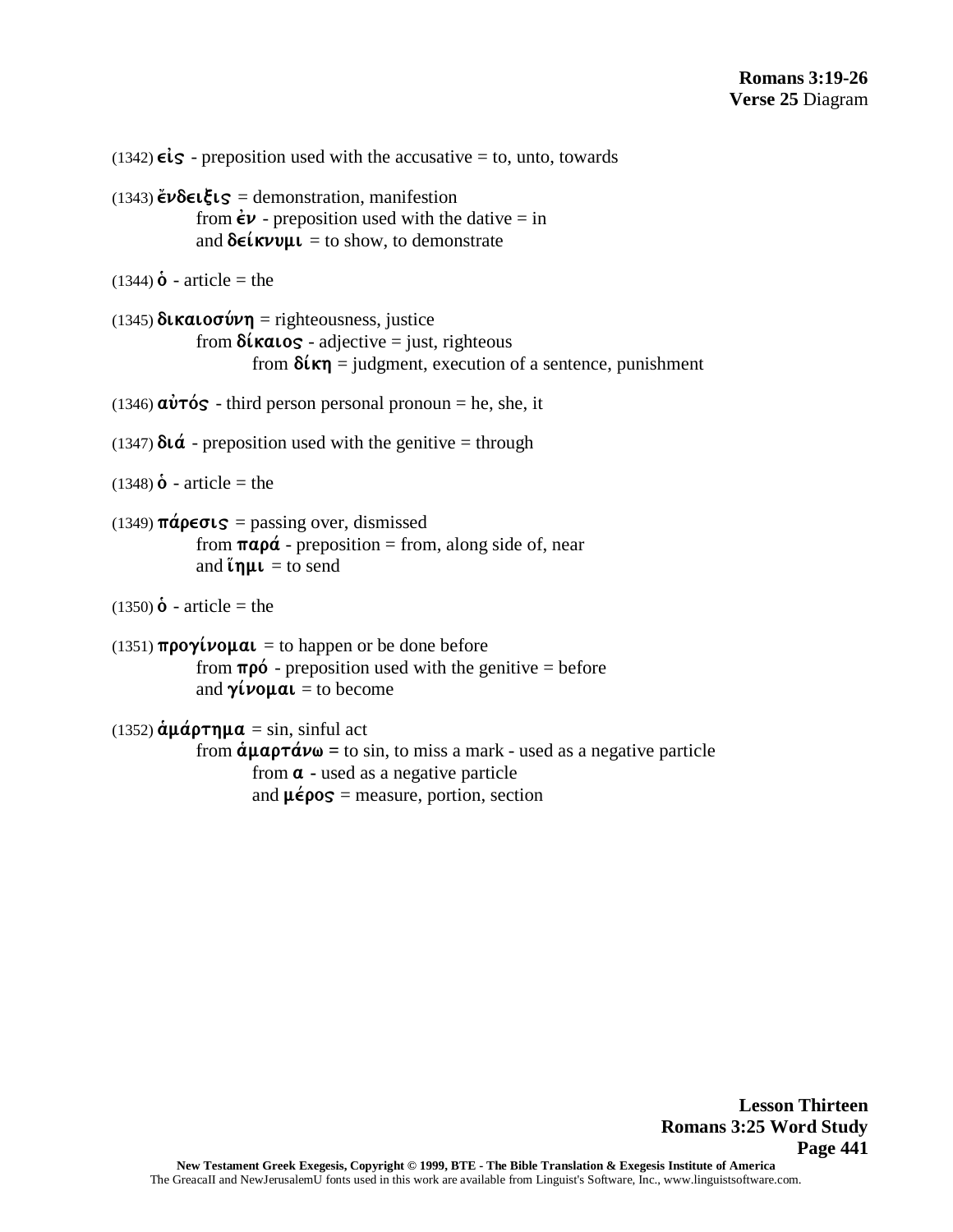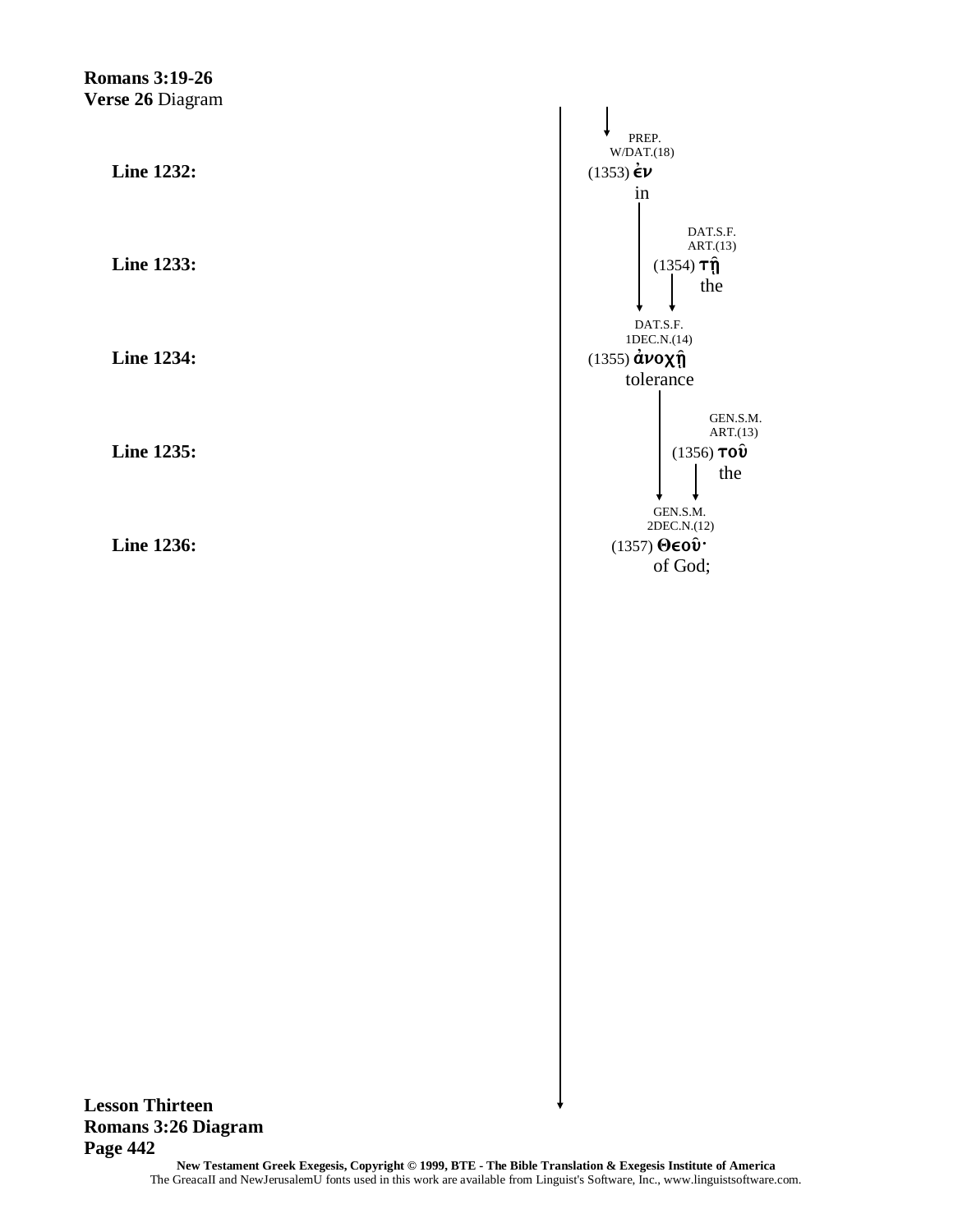(1353)  $\dot{\epsilon}v$  - preposition used with the dative = in

(1354)  $\dot{\mathbf{0}}$  - article = the

(1355)  $\dot{a} \nu o \chi \dot{\eta} =$  to tolerate, to forbear from  $\hat{\mathbf{a}}\mathbf{v}\hat{\mathbf{c}}\mathbf{\chi}\mathbf{\omega}$  = to tolerate, to suspend, to pause from  $\dot{a}\nu\dot{a}$  - preposition = up, in between and  $\acute{\epsilon} \chi \omega$  = to have, to hold

(1356)  $\dot{\mathbf{0}}$  - article = the

 $(1357)$   $\theta \in 6s$  = God, deity

**Lesson Thirteen Romans 3:26 Word Study Page 443**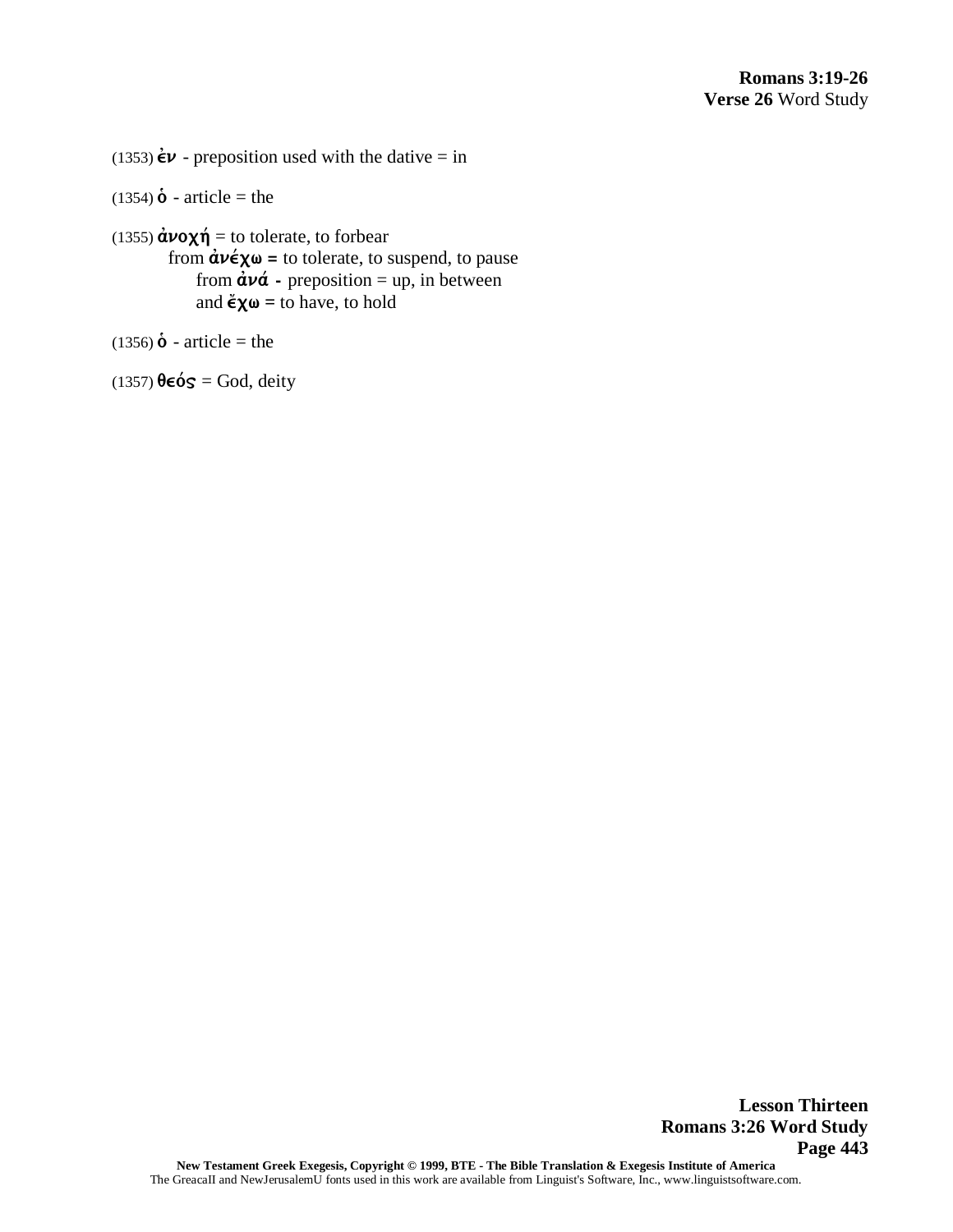

### **Lesson Thirteen Romans 3:26 Diagram** Page 444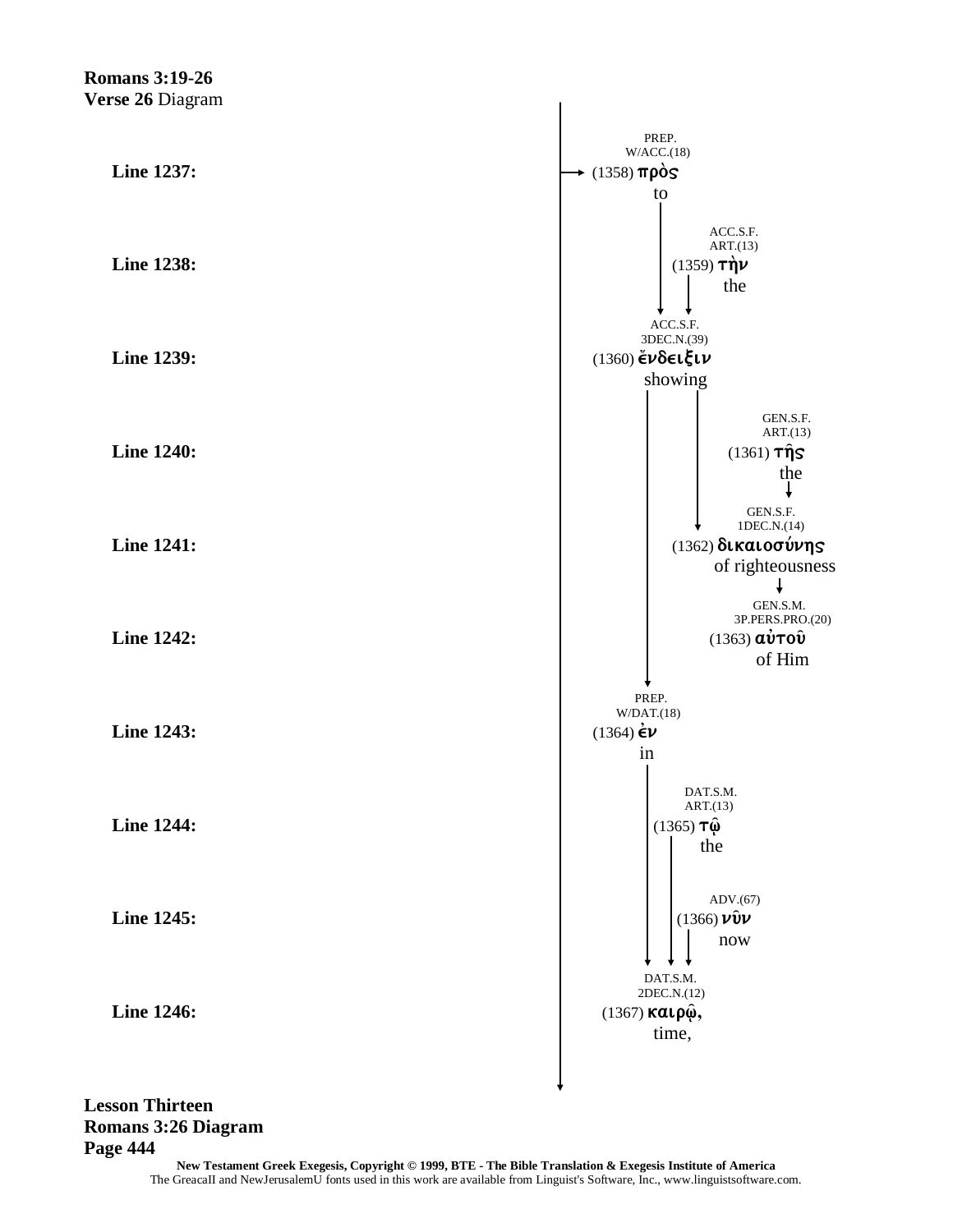(1358)  $\pi \rho \acute{o}S$  - preposition used with the accusative = to, unto

 $(1359)$  **o** - article = the

 $(1360)$   $\check{\epsilon} \nu \delta \epsilon \iota \xi \iota \varsigma$  = demonstration, manifestion from  $\dot{\epsilon}$  $\nu$  - preposition used with the dative = in and  $\delta \epsilon$ *kvvu* - preposition used with the dative = in

 $(1361)$  **o** - article = the

- $(1362)$  **dikatoo** $\nu$ n = righteousness, justice from  $\delta(\kappa \eta)$  = judgment, execution of a sentence, punishment
- (1363)  $\vec{a}\vec{v}\tau\vec{o}s$  third person personal pronoun = he, she, it
- (1364)  $\dot{\epsilon}$  $\nu$  preposition used with the dative = in

 $(1365)$  **o** - article = the

- (1366)  $\mathbf{\hat{v}}\mathbf{\hat{v}}$  adverb = now, the present
- (1367) **katpós** a fixed and definite time, a season, an opportunity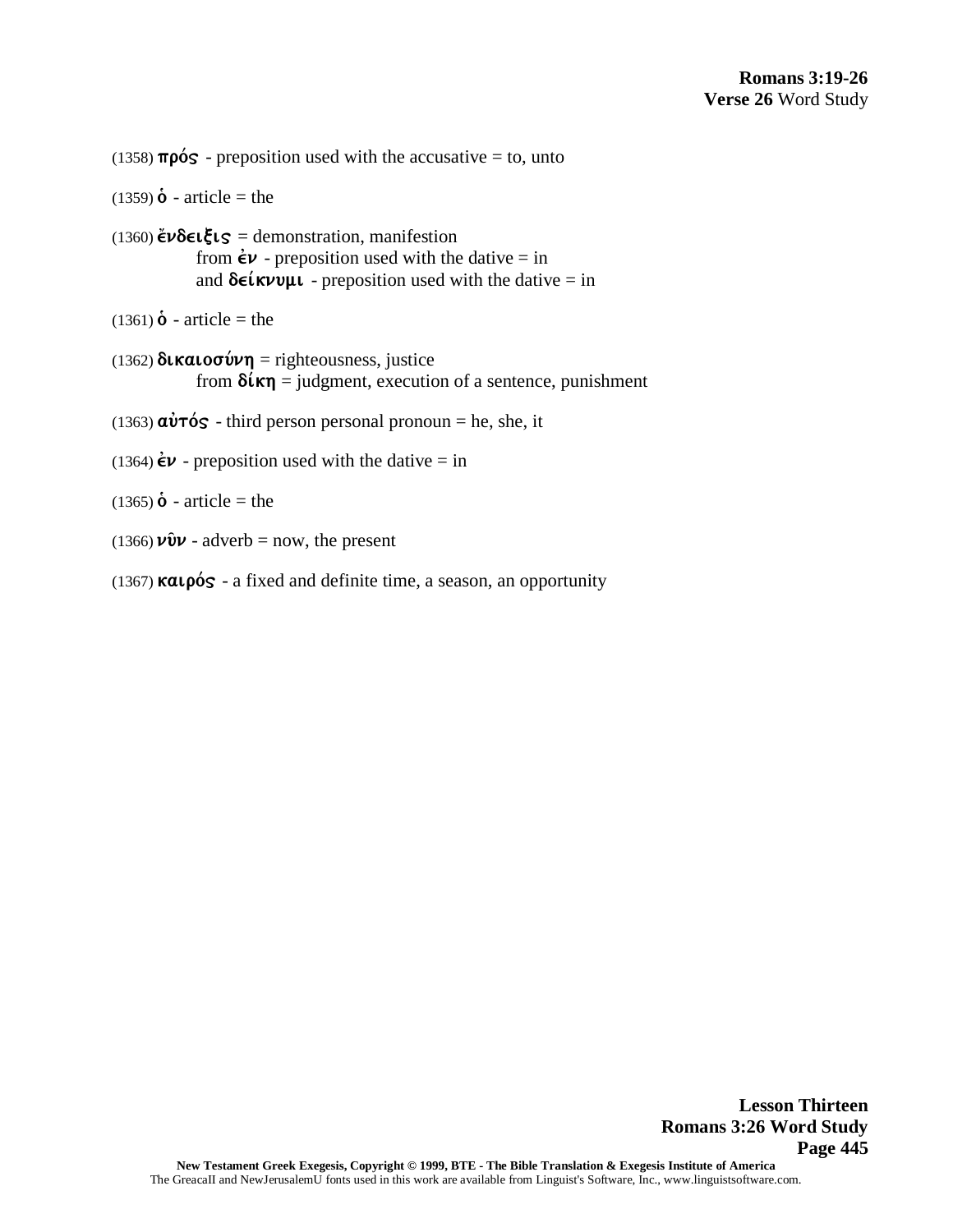**Romans 3:19-26** Verse 26 Diagram PREP.  $W/ACC.(18)$ Line 1247:  $\star$  (1368)  $\epsilon$ is for ACC.S.N.  $ART.(13)$  $(1369)$  TÒ **Line 1248:** the PRES.ACT.INF.(26)  $(1370)$   $\epsilon \hat{i}$ val **Line 1249:** to be  $ACC.S.M.$ 3P.PERS.PRO.(20)  $(1371)$  αυτόν **Line 1250:** Him ACC.S.M.  $ADJ.(16)$ **Line 1251:**  $(1372)$   $\delta$ *i* katov just CONJ. Line 1252:  $(1373)$  Kat and  $\downarrow$ ACC.S.M. PRES.ACT.PART.(41) Line 1253:  $(1374)$  δικαιούντα justifying ACC.S.M.  $ART.(13)$ **Line 1254:**  $(1375)$  TÒV the one  $\downarrow$ PREP. GEN.S.F.  $W/GEN.(18)$ 3DEC.N.(39) Line 1255:  $(1376)$   $\epsilon$ K  $(1377)$   $\pi$ i  $\sigma$ T $\epsilon$ ω $\sigma$ out of faith  $\downarrow$ GEN.S.M. PROP.NM.(65) Line 1256:  $(1378)$  Ιησού. of Jesus.

**Lesson Thirteen Romans 3:26 Diagram** Page 446